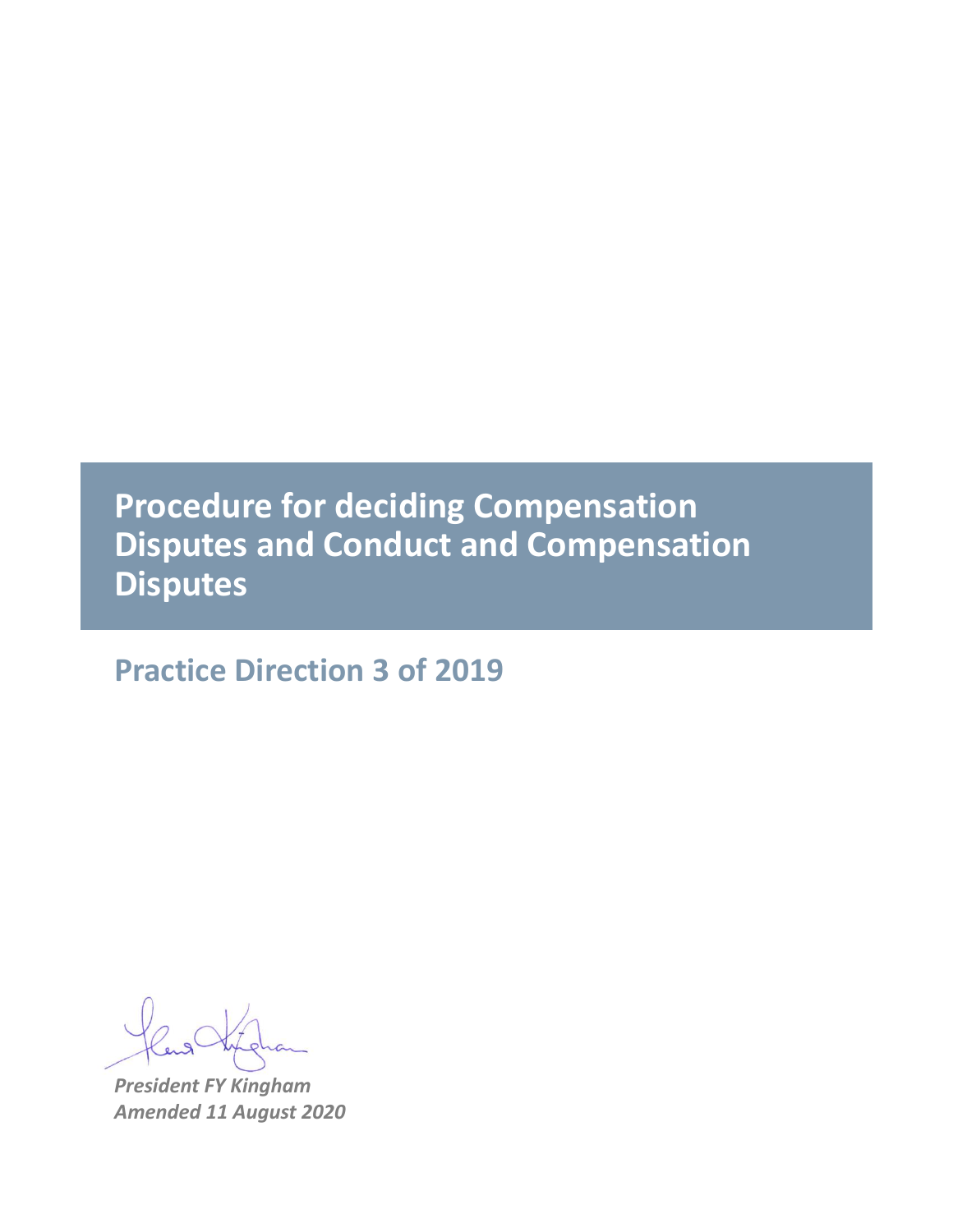# TABLE OF CONTENTS

### **Table of Contents**

|                                                                                                 | 1 |
|-------------------------------------------------------------------------------------------------|---|
| Overview of the Court's process for deciding Compensation Disputes and Conduct and Compensation |   |
|                                                                                                 |   |
|                                                                                                 |   |
|                                                                                                 |   |
|                                                                                                 |   |
| Starting a proceeding 6                                                                         |   |
|                                                                                                 |   |
|                                                                                                 |   |
|                                                                                                 |   |
|                                                                                                 |   |
|                                                                                                 |   |
|                                                                                                 |   |
|                                                                                                 |   |
|                                                                                                 |   |
|                                                                                                 |   |
|                                                                                                 |   |
|                                                                                                 | 9 |
|                                                                                                 |   |
|                                                                                                 |   |
|                                                                                                 |   |
|                                                                                                 |   |
|                                                                                                 |   |
|                                                                                                 |   |
|                                                                                                 |   |
|                                                                                                 |   |
|                                                                                                 |   |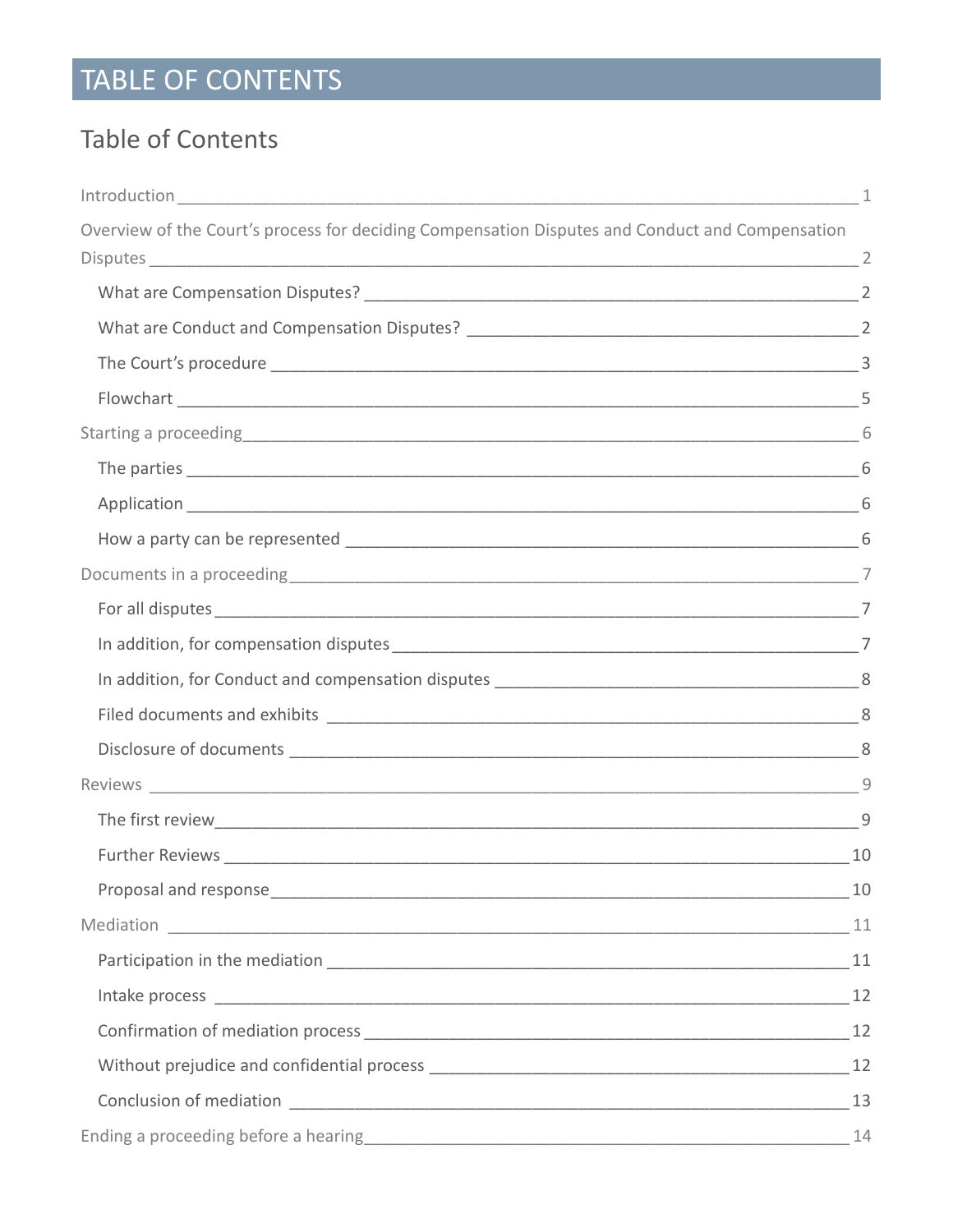# TABLE OF CONTENTS

| -24 |
|-----|
|     |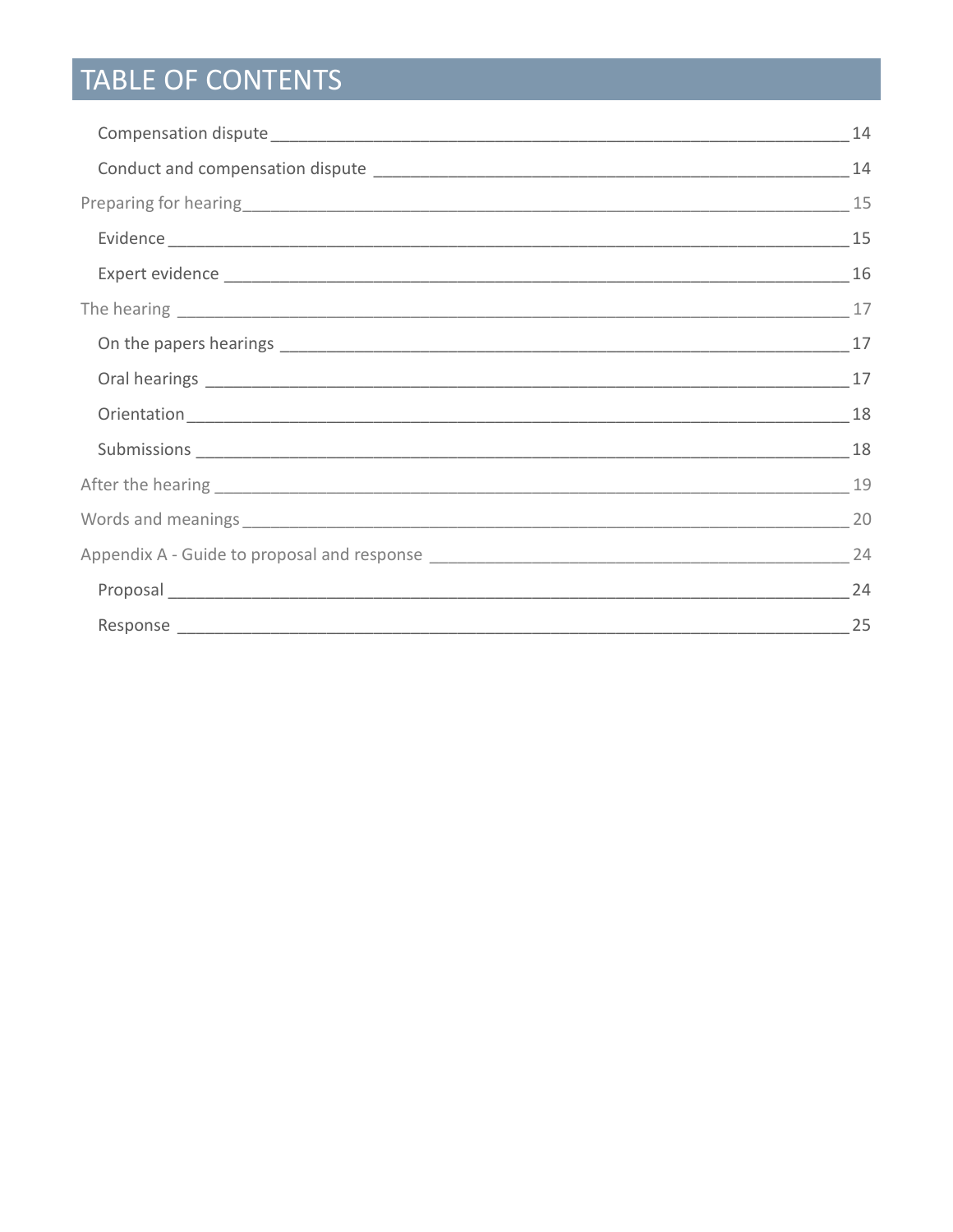## INTRODUCTION

### <span id="page-3-0"></span>Introduction

- 1. The *Practice Direction* explains the procedure the Court will use in proceedings about Compensation Disputes and Conduct and Compensation Disputes, so that they are dealt with in a way that is accessible, fair, just, economical, and expeditious.
- 2. This procedure recognises that *parties* may want to negotiate their own agreements, instead of spending money and time on the Court process. The Court is committed to facilitating the resolution of matters by agreement through *Alternative Dispute Resolution*  (ADR) processes.
- 3. Terms that appear in *italics* in the Practice Direction are defined in the Words and meanings section of the document.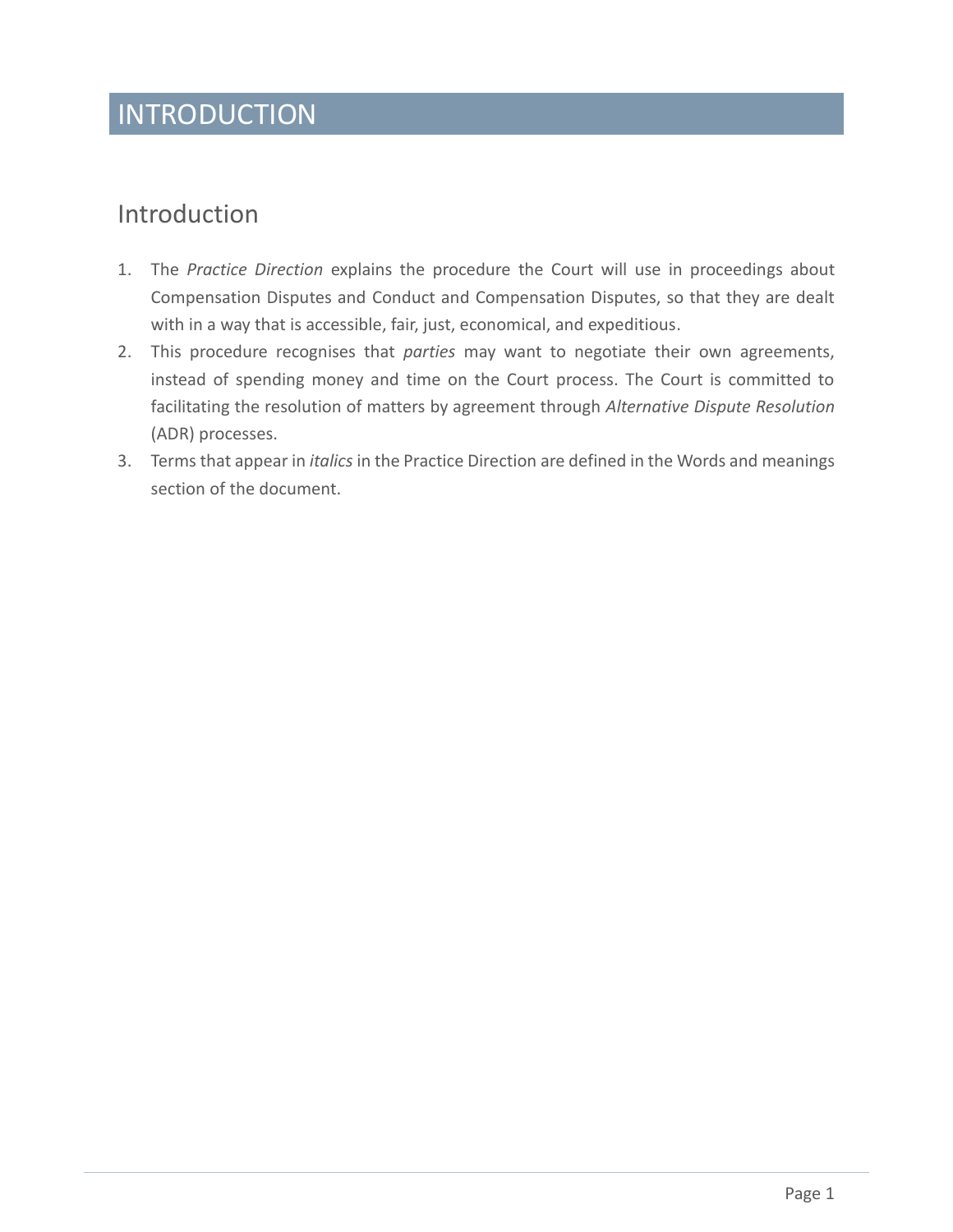## OVERVIEW OF THE COURT'S PROCESS FOR DECIDING COMPENSATION DISPUTES AND CONDUCT AND COMPENSATION DISPUTES

### <span id="page-4-0"></span>Overview of the Court's process for deciding Compensation Disputes and Conduct and Compensation Disputes

#### <span id="page-4-1"></span>WHAT ARE COMPENSATION DISPUTES?

- 4. The *Mineral Resources Act 1989* (MRA) regulates the granting and renewal of mining claims and mining leases in Queensland. Those tenures cannot be granted or renewed unless compensation has been either–
	- a) agreed between the applicant miner and each person who is the *owner* of–
		- i land, the surface of which is the subject of the application; and
		- ii any *surface access* to the mining claim or lease land;<sup>1</sup> or
	- b) determined by the Court.
- 5. This Practice Direction applies to applications for mining claims or mining leases submitted to the Department of Natural Resources, Mines and Energy (DNRME) on or after 25 October 2018.<sup>2</sup> Practice Direction 1 of 2017<sup>3</sup> applies to any applications for mining claims or mining leases submitted to the DNRME before 25 October 2018.

#### <span id="page-4-2"></span>WHAT ARE CONDUCT AND COMPENSATION DISPUTES?

- 6. Under the *Mineral and Energy Resources (Common Provisions) Act 2014* (MERCP Act) an *eligible claimant* and a *resource authority holder* may enter into a conduct and compensation agreement (CCA) about–
	- a) when and how a resource authority holder may enter the land;
	- b) how *authorised activities* must be carried out; and
	- c) the resource authority holder's liability to compensate the eligible claimant for any loss or damage caused by the *authorised activity*.

<sup>1</sup> *Mineral Resources Act 1989* s 85, s 279(1)(a).

<sup>2</sup> *Mineral Resources Act 1989* s 840.

<sup>3</sup> Land Court of Queensland, *Practice Direction 1 of 2017 – Case Management Procedures for Compensation Determinations Relating to Resource Project*.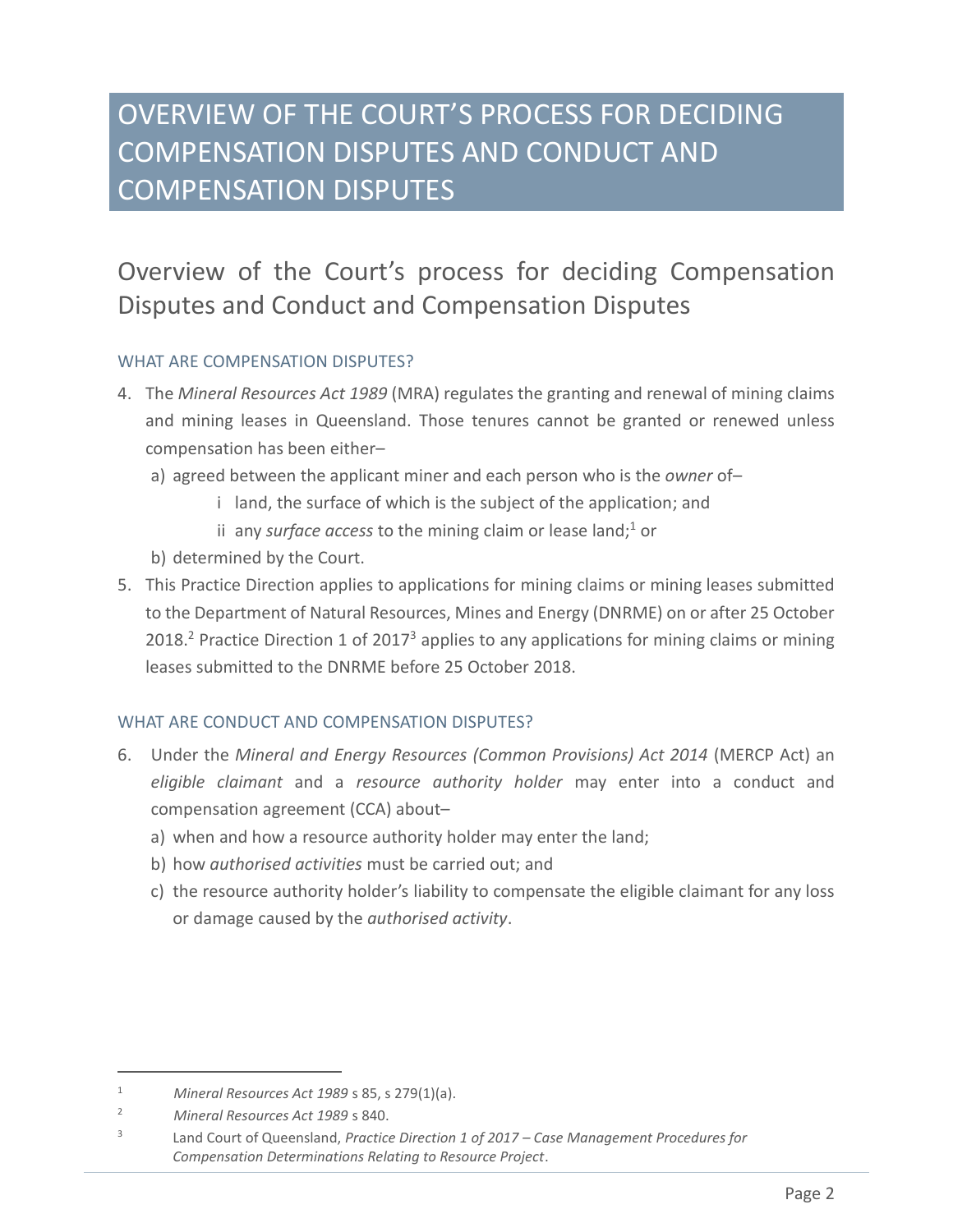## OVERVIEW OF THE COURT'S PROCESS FOR DECIDING COMPENSATION DISPUTES AND CONDUCT AND COMPENSATION DISPUTES

- 7. If an eligible claimant and resource authority holder cannot agree on a CCA, either party can apply to the Court for the Court to–
	- a) decide a compensation amount;
	- b) impose conditions the Court thinks are appropriate for the exercise of the parties' rights; or
	- c) vary any existing conditions.
- 8. This Practice Direction repeals and replaces Practice Direction 1 of 2017,<sup>4</sup> to the extent that the former Practice Direction applied to Conduct and Compensation Disputes.

#### <span id="page-5-0"></span>THE COURT'S PROCEDURE

- 9. The Court–
	- a) is not bound by *the rules of evidence*;
	- b) may inform itself in the way it considers appropriate;
	- c) must act according to equity, good conscience the substantial merits of the application, and other matters it must consider; and
	- d) acts without regard to legal forms, practices, and technicalities that apply in other courts. 5
- 10. The Court has a wide discretion as to its procedure, but must afford parties *procedural fairness*. The Court will use *directions* to prepare an application for hearing, having regard to the number, nature, and complexity of the issues in dispute. Directions are orders of the Court and the parties must comply with them.
- 11. The Court expects all parties to proceed in an expeditious way and to work constructively in Court processes as directed by the Court, including ADR.
- 12. The Court will take into account the parties' compliance (or non-compliance) with *case management* directions in deciding whether a party should pay the costs of any other party for all or any part of the proceeding.

<sup>4</sup> Land Court of Queensland, *Practice Direction 1 of 2017 – Case Management Procedures for Compensation Determinations Relating to Resource Project*.

<sup>5</sup> *Land Court Act 2000* s 7.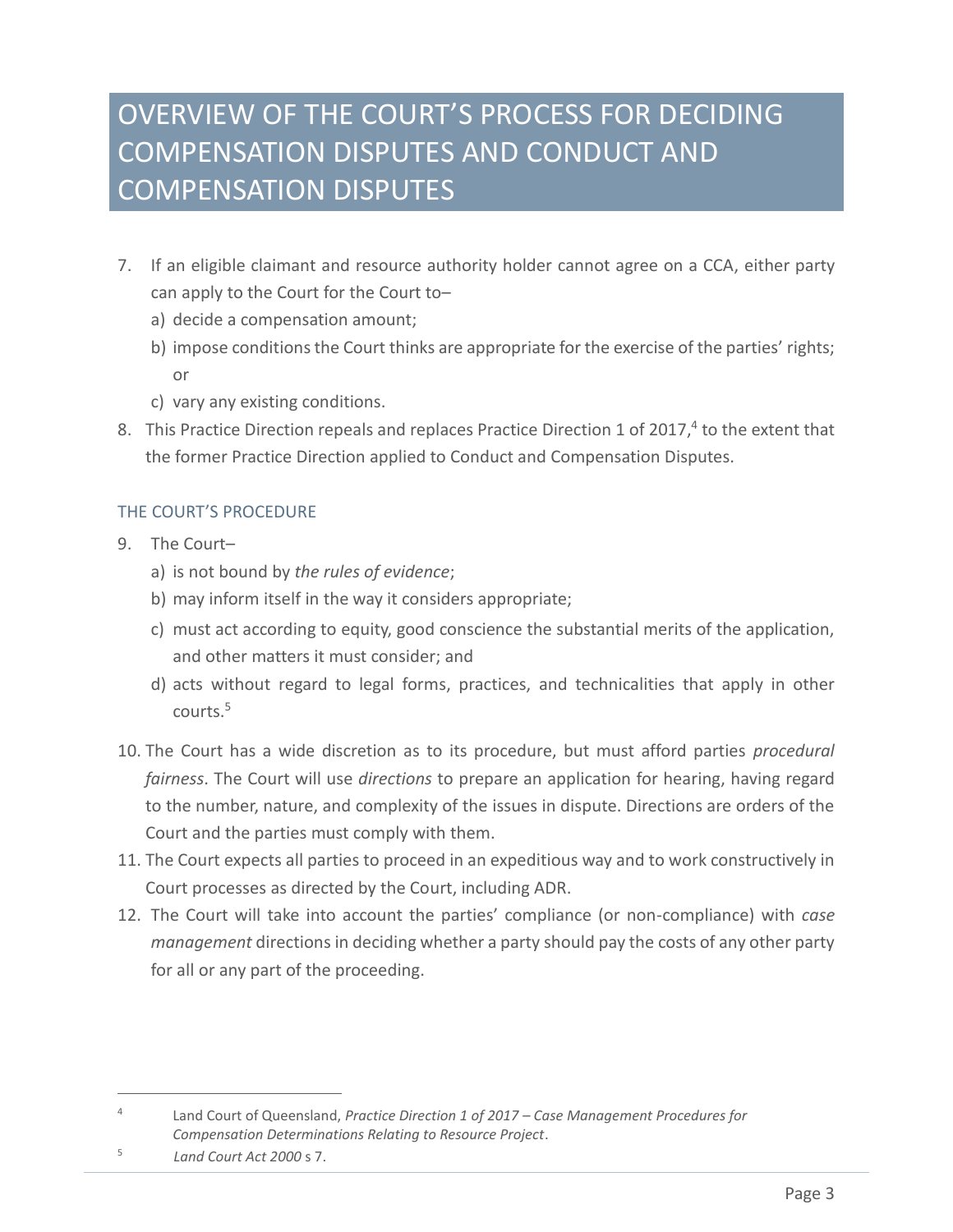## OVERVIEW OF THE COURT'S PROCESS FOR DECIDING COMPENSATION DISPUTES AND CONDUCT AND COMPENSATION DISPUTES

- 13. In summary, the Court's procedure may include the following steps–
	- a) assisting the parties to identify the issues;
	- b) encouraging the parties to engage in ADR, if appropriate;
	- c) setting timeframes for the parties to obtain evidence, including *expert evidence*, where required;
	- d) making arrangements for the hearing; and
	- e) conducting the hearing, if required.
- 14. The Court does not perform an investigative role and will not conduct its own inquiries. It must consider only the evidence the parties provide and the *submissions* made during the hearing.

#### *Example–*

*A resource activity restricts an eligible claimant's ability to use the land for running cattle. The eligible claimant wants compensation for the loss of use of that land. The eligible claimant has not filed a valuation report or statement that proves the value of the land lost. The Court will have no evidence to support the eligible claimant's claim and, therefore, the Court may not be able to give the eligible claimant compensation for the loss of use of the land.*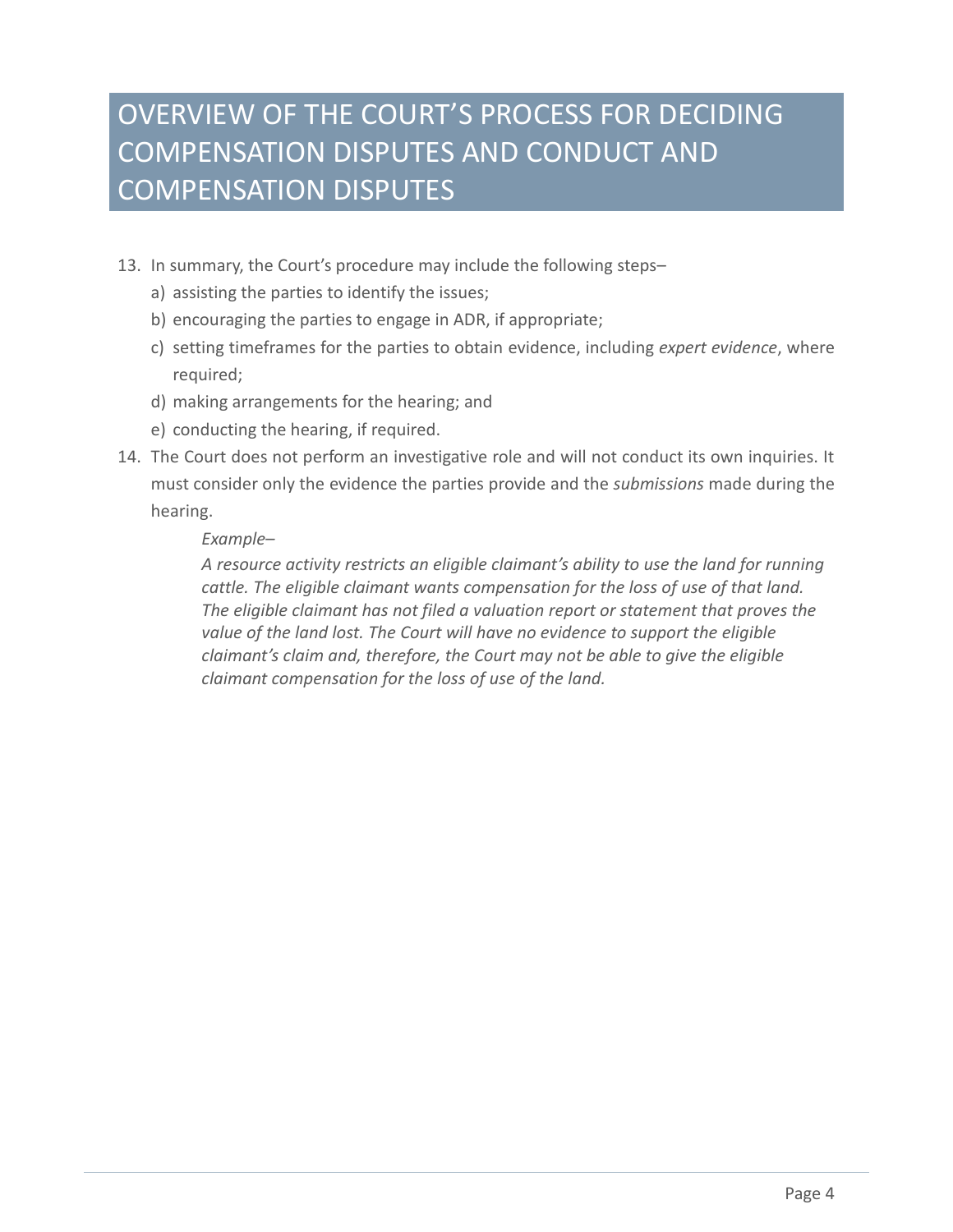## OVERVIEW OF THE COURT'S PROCESS FOR DECIDING COMPENSATION DISPUTES AND CONDUCT AND COMPENSATION DISPUTES

<span id="page-7-0"></span>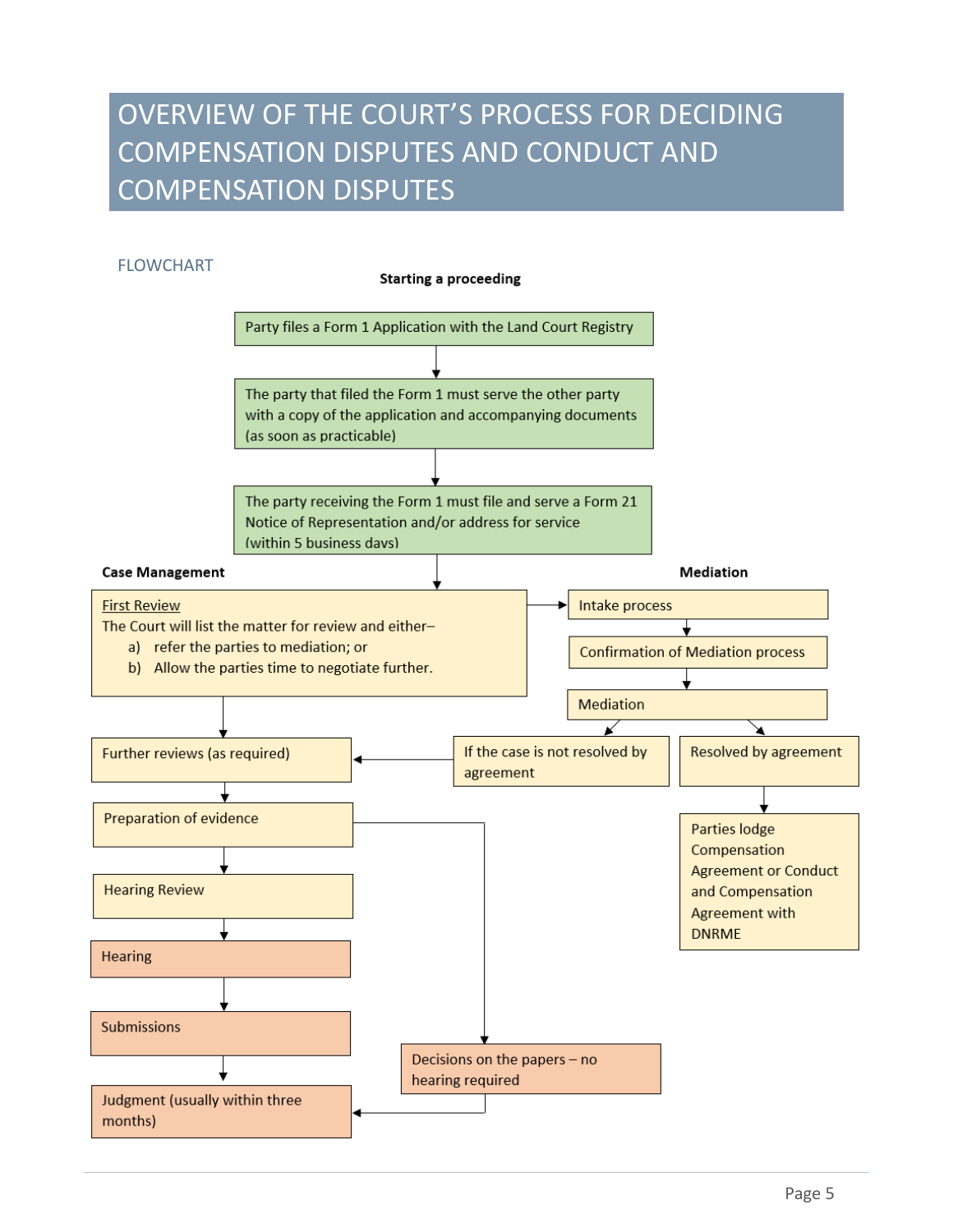### STARTING A PROCEEDING

### <span id="page-8-0"></span>Starting a proceeding

#### <span id="page-8-1"></span>THE PARTIES

#### *Mineral Resources Act 1989*

- 15. The miner (the person or company applying for or currently holding a mining claim or a mining lease) is the *applicant* for the *proceeding*.
- 16. The landholder is the *respondent* for the proceeding.

#### *Mineral and Energy Resources (Common Provisions) Act 2014*

- 17. The resource authority holder is the applicant for the proceeding.
- 18. The eligible claimant is the respondent for the proceeding.

#### <span id="page-8-2"></span>APPLICATION

- 19. Any party may apply to the Court by filing a Form 01A Originating Application.
- 20. The party that files the Form 01A must serve a copy of it, and any accompanying documents, on the other party as soon as practicable.
- 21. The party that receives the Form 01A must, within five business days of receipt, *file and serve* a Form 21 Notice of Representation and/or Address for Service.

#### <span id="page-8-3"></span>HOW A PARTY CAN BE REPRESENTED

- 22. Any party can appear in person (without a representative), or appoint a lawyer or agent to represent them.
- 23. If a party appears in person, the Court will make reasonable efforts to assist them to understand the Court's procedure, but cannot provide legal advice, including advice on how a party should present their case.
- 24. The Court expects all parties and their representatives, if any, to–
	- a) act honestly, efficiently, and expeditiously in a referral;
	- b) be aware of and comply with this Practice Direction, any other relevant Practice Directions, and the provisions regarding procedure in the *Land Court Act 2000* and the *Land Court Rules 2000*;
	- c) observe the orders and directions of the Court; and
	- d) not abuse the Court's process.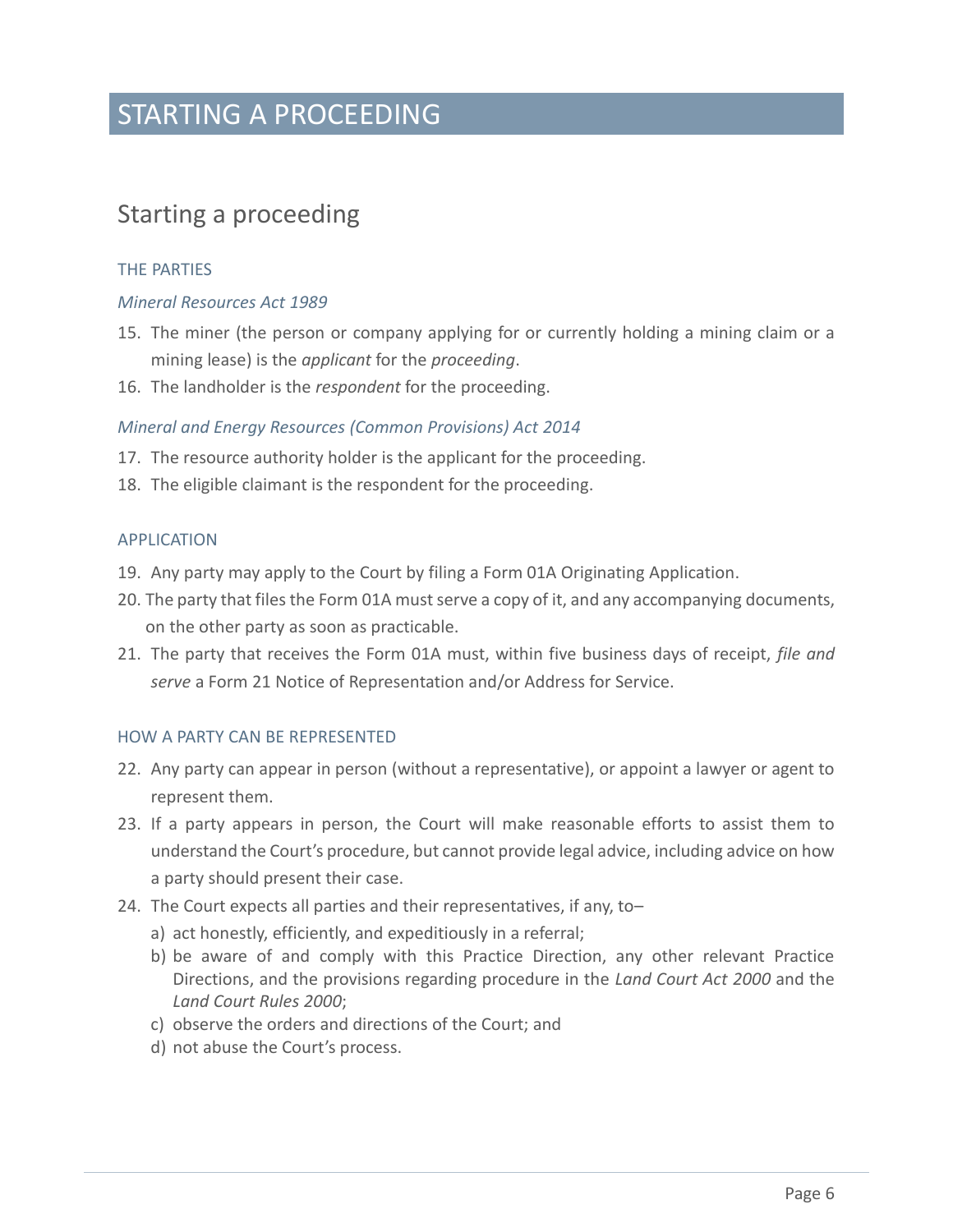### DOCUMENTS IN A PROCEEDING

### <span id="page-9-0"></span>Documents in a proceeding

#### <span id="page-9-1"></span>FOR ALL DISPUTES

- 25. The following documents<sup>6</sup> must be filed either with the Form 01A application, or filed by the miner/resource authority holder within 10 days of filing the Form 01A–
	- a) a *Mines Online Public Inquiry Report*;
	- b) a map showing tenure area and access land; and
	- c) a copy of any *environmental authority* issued under the *Environmental Protection Act 1994* for the mining lease, mining claim or resource authority.

#### <span id="page-9-2"></span>IN ADDITION, FOR COMPENSATION DISPUTES

- d) information and maps showing which areas of the mining lease or mining claim is situated on which underlying land tenures;
- e) a copy of the application for grant or renewal of a mining lease or mining claim;
- f) a copy of any amendment to that application after it was lodged;
- g) a copy of the certificate of application for the mining lease or mining claim;
- h) any Court instruction or recommendation in respect of the mining lease or mining claim;
- i) a copy of any previous application or referral to the Court for a determination of compensation for the tenure area and access land for this mining lease or mining claim; and
- j) a copy of any prior compensation agreement or court determination of compensation for the tenure area and access land for this mining lease or mining claim.

<sup>6</sup> Document is defined in the *Evidence Act 1977* Sch 3.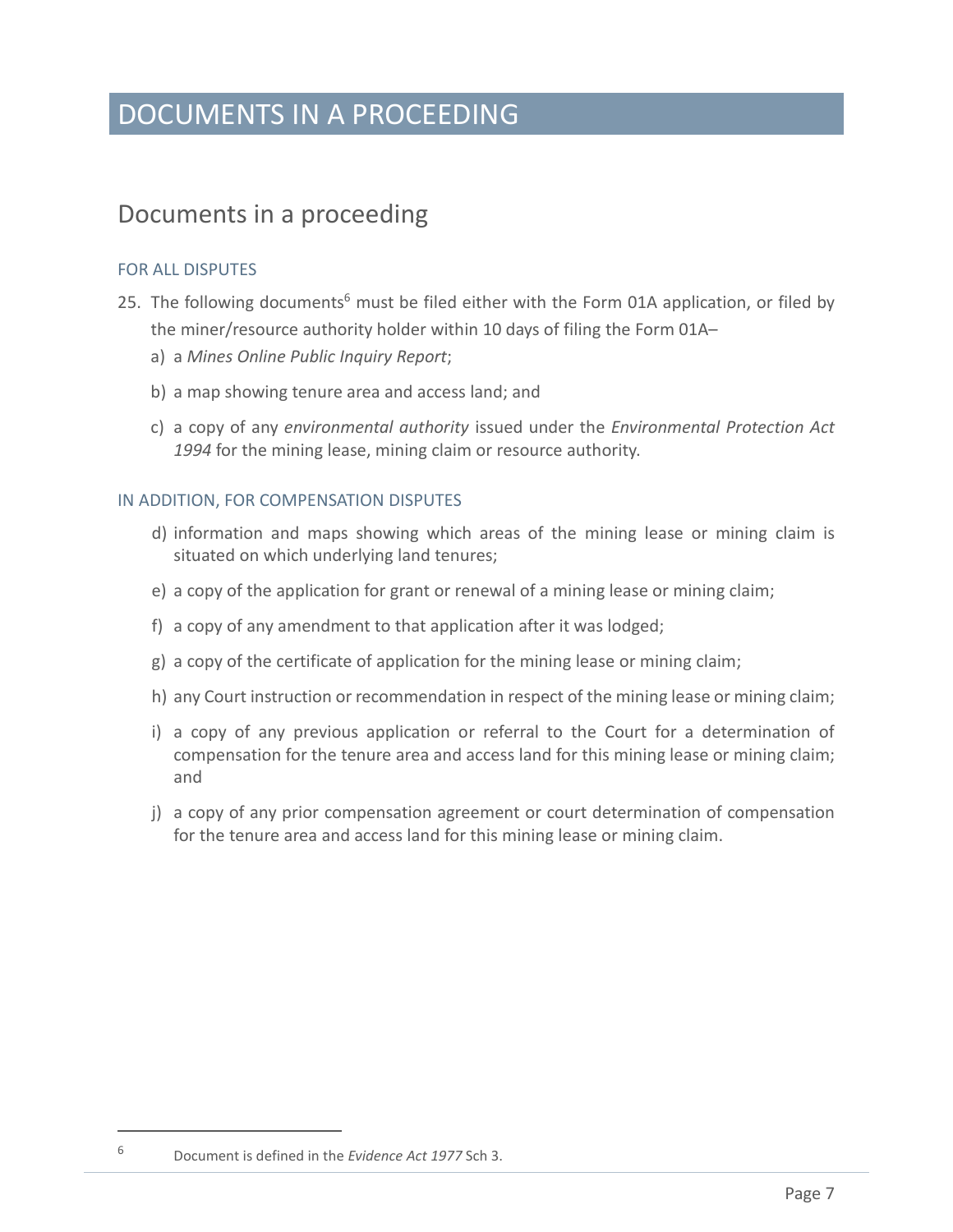## DOCUMENTS IN A PROCEEDING

#### <span id="page-10-0"></span>IN ADDITION, FOR CONDUCT AND COMPENSATION DISPUTES

- k) a copy of the resource authority;
- l) a copy of the certificate of application for the resource authority;
- m)any Court instruction or recommendation in respect of the resource authority;
- n) a copy of any previous application to the Court for determination of a CCA for the tenure area; and
- o) a copy of any prior CCA or court determination of a CCA for the tenure area.

#### <span id="page-10-1"></span>FILED DOCUMENTS AND EXHIBITS

- 26. The Court will mark each document filed in accordance with paragraph [25] as a separate *exhibit* in the hearing.
- 27. Any other document filed before the hearing will be placed on the Court file but will not be evidence in the hearing unless a party asks the Court to admit the document as an exhibit.

#### <span id="page-10-2"></span>DISCLOSURE OF DOCUMENTS

- 28. A party may apply for orders for *disclosure* of documents by any person, including a party or a non-party.
- 29. The relevant provisions of the *Uniform Civil Procedure Rules 1999* apply.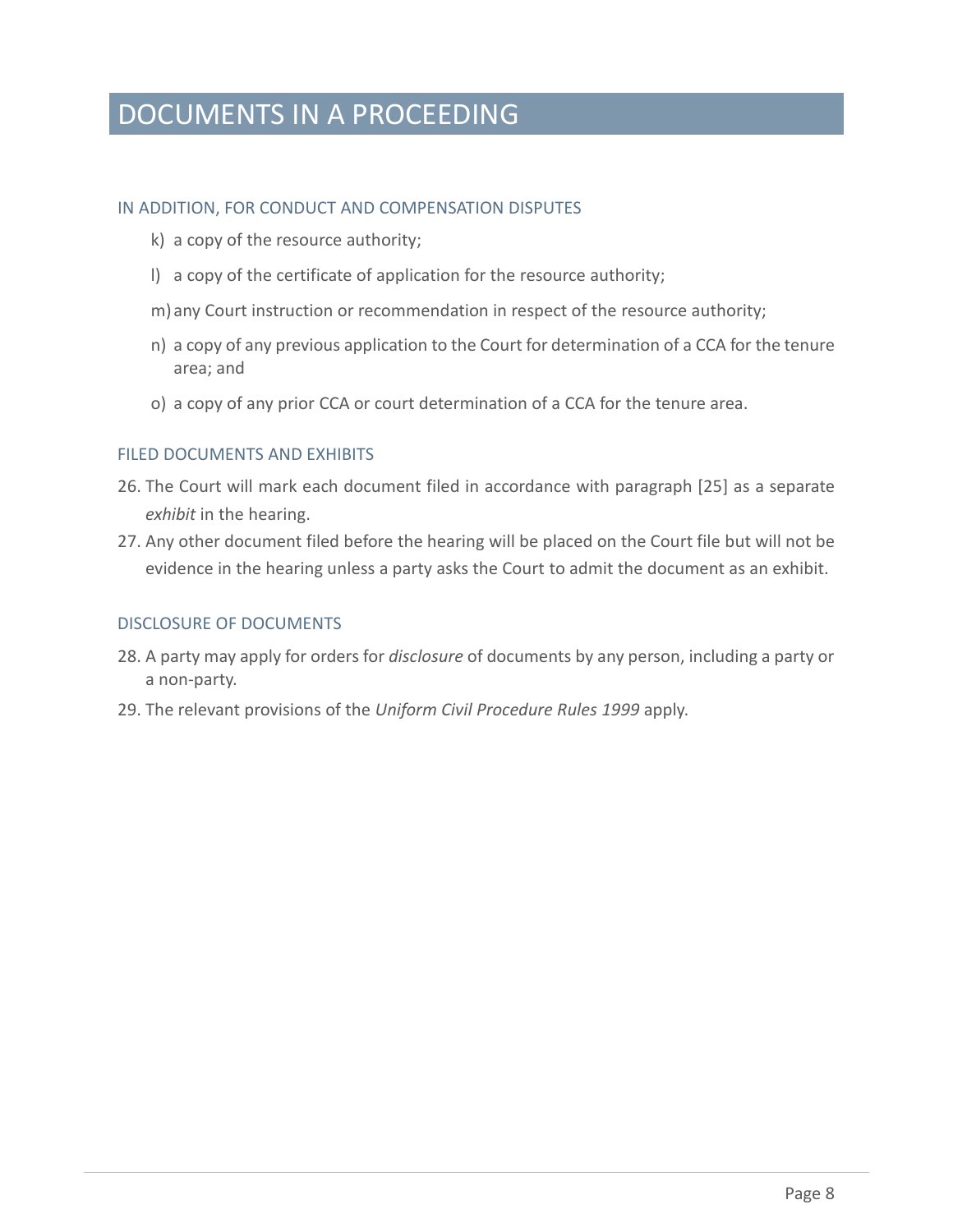### REVIEWS

### <span id="page-11-0"></span>Reviews

#### <span id="page-11-1"></span>THE FIRST REVIEW

- 30. As soon as practicable after the Form 21 has been filed, the Court will list the application for a *review* to discuss the case management of the proceeding.
- 31. The review will be held in Brisbane. If the parties live in regional Queensland, they have leave to attend the review by telephone. If a party wishes to attend by telephone, they must advise the Court of the telephone number the Court can use to call them by 4:00pm two business days before the review.
- 32. The purpose of the first review is–
	- a) for the parties to inform the Court about their progress in negotiating an agreement and, in particular, whether agreement has been reached;
	- b) for the Court to–
		- i. assist self-represented parties to understand the Court's process and procedure;
		- ii. consider ADR and, in particular, use of the Court's *ADR Panel*;
		- iii. decide whether to make directions about the preparation of evidence;
		- iv. make any necessary directions to progress the proceeding.
- 33. If the parties have reached an agreement, but it has not been finalised, the Court will list the application for another review. The date for review will take into account the parties' estimate of the time required to finalise the agreement and lodge it as required.
- 34. If the parties want to continue negotiations without assistance, the Court will list the case for further review. The date for the further review will take into account the parties' estimate of time required to conclude negotiations. The parties must promptly advise the Court before the next review if–
	- a) they reach agreement; or
	- b) they have stopped negotiations without reaching agreement.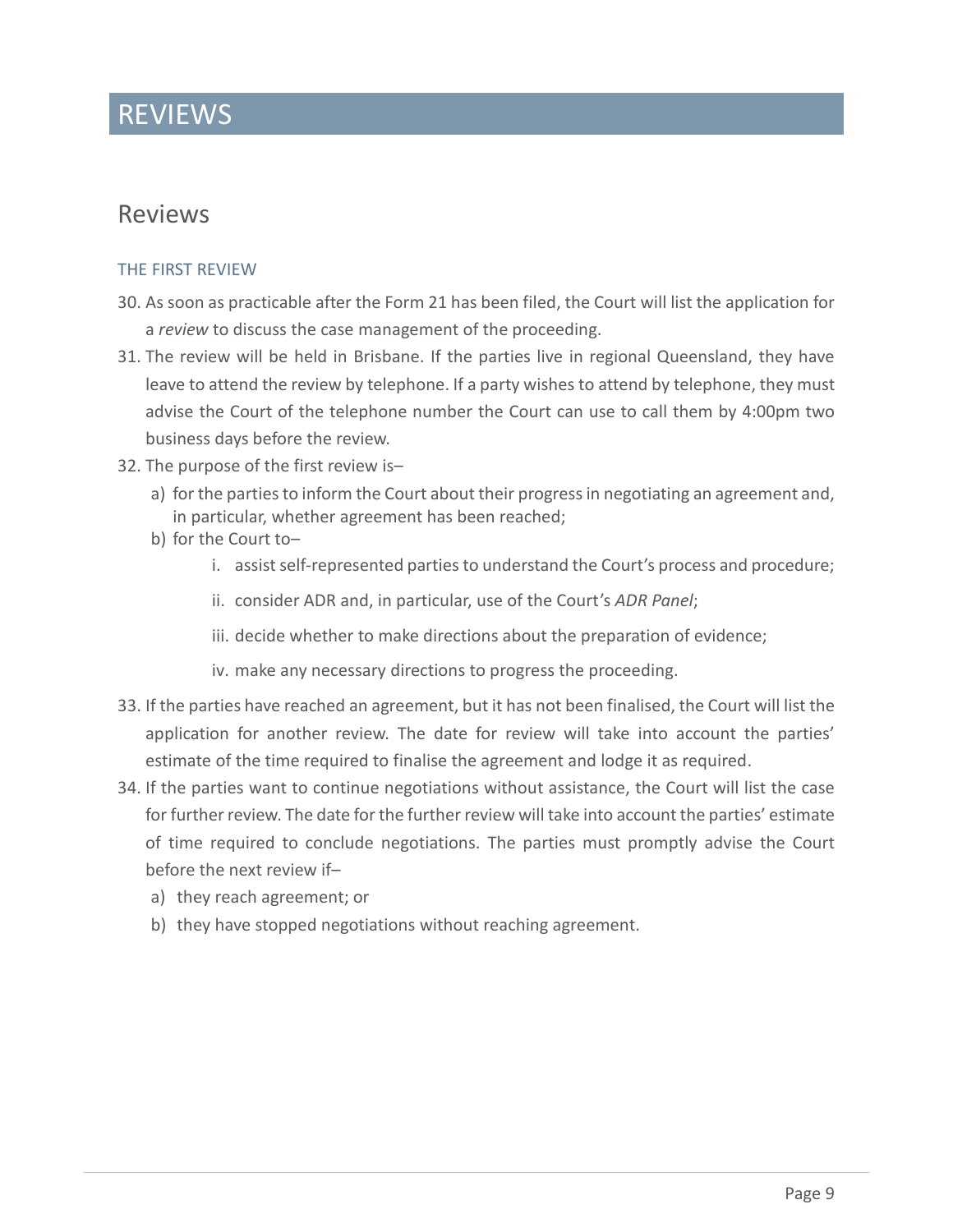### REVIEWS

#### <span id="page-12-0"></span>FURTHER REVIEWS

- 35. After the first review, the Court will list the proceeding for further review to ensure that the parties comply with the Court's directions and are progressing to a resolution of the dispute.
- 36. If the Court has listed a further review to allow the parties to finalise their agreement, or to continue negotiations without assistance, it expects the parties to–
	- a) actively use the time to negotiate or finalise their agreement; and
	- b) advise the Court immediately if–
		- i they reach agreement; or
		- ii they have stopped negotiating without reaching agreement.
- 37. If the parties cannot reach agreement, or if the Court considers little progress has been made towards agreement, it may–
	- a) refer the parties to *mediation*; or
	- b) make directions for the final hearing of the proceeding.
- 38. At the request of any party, or on its own initiative, the Court may list the proceeding for review so it can make further or different case management directions.

#### <span id="page-12-1"></span>PROPOSAL AND RESPONSE<sup>7</sup>

- 39. The Court may direct the parties to file and serve the following documents by dates fixed by the Court–
	- a) a proposal by the miner or resource authority holder detailing–
		- i. the amount of compensation they are willing to pay; and
		- ii. if it is a conduct and compensation dispute, any conditionsthey propose to apply to the authorised activities under the resource authority; and
	- b) a response by the landowner/the eligible claimant to the proposal.<sup>8</sup>
- 40. A party may attach documents to the proposal or response, but the attached documents must be page numbered and indexed.

<sup>7</sup> For guidance about the content of the statement, and the response to the statement, see Appendix A.

<sup>&</sup>lt;sup>8</sup> The response may detail a different amount of compensation or different conditions to those proposed.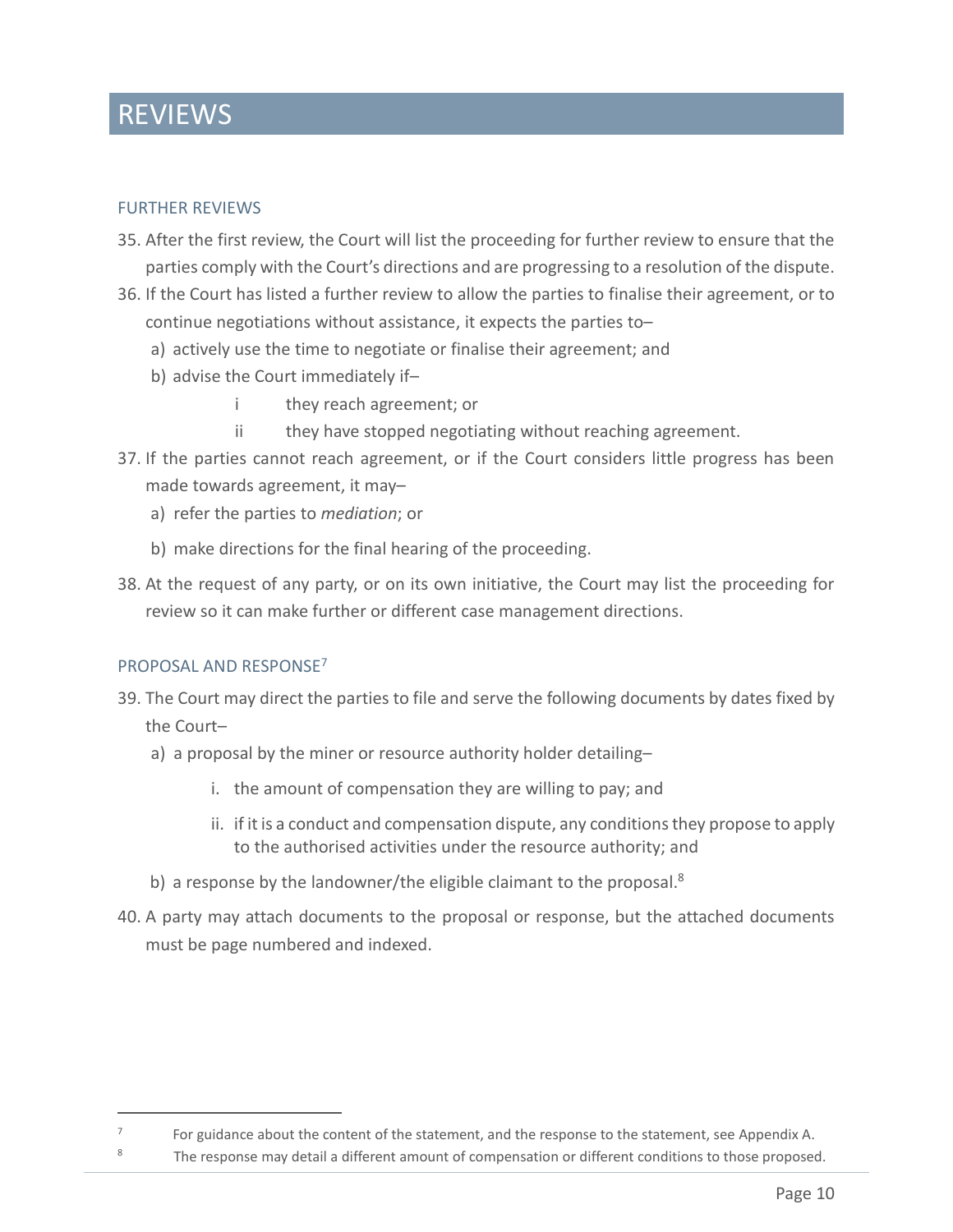### MEDIATION

### <span id="page-13-0"></span>Mediation

- 41. The purpose of mediation is to facilitate discussions between the parties to–
	- a) reach agreement or;
	- b) if agreement is not reached, to narrow the issues in dispute.
- 42. Unless there are special circumstances, the mediation will be conducted by a *Convenor* from the Court's ADR Panel.<sup>9</sup>
- 43. Depending on availability, the mediation may be held in a courthouse close to the tenure area.

#### <span id="page-13-1"></span>PARTICIPATION IN THE MEDIATION

- 44. Participation in mediation is under the supervision and control of the Mediator. Parties are expected to participate in good faith and must not impede the mediation.<sup>10</sup>
- 45. Unless the Mediator otherwise allows, a party must attend in person, with or without their legal or other representative.
- 46. A party will not be relieved of the requirement to attend in person unless–
	- a) they will be represented by a person with full authority to settle the case; or
	- b) if the party is a government agency, it will be represented by a person with authority to recommend the settlement for approval by an authorised delegate; or
	- c) for any other party, the Mediator is informed of the process for endorsing a settlement and, after consulting with the other parties, considers it does not present an unacceptable limitation on the mediation.
- 47. Where appropriate, the Mediator may allow–
- a) other persons to also attend, such as expert witnesses; and
- b) participation by telephone, video or other remote access.

<sup>9</sup> For more details about the Court's ADR Panel, see Land Court of Queensland, *Practice Direction 1 of 2018 - ADR Panel Mediation*.

<sup>10</sup> *Civil Proceedings Act 2011* s 44.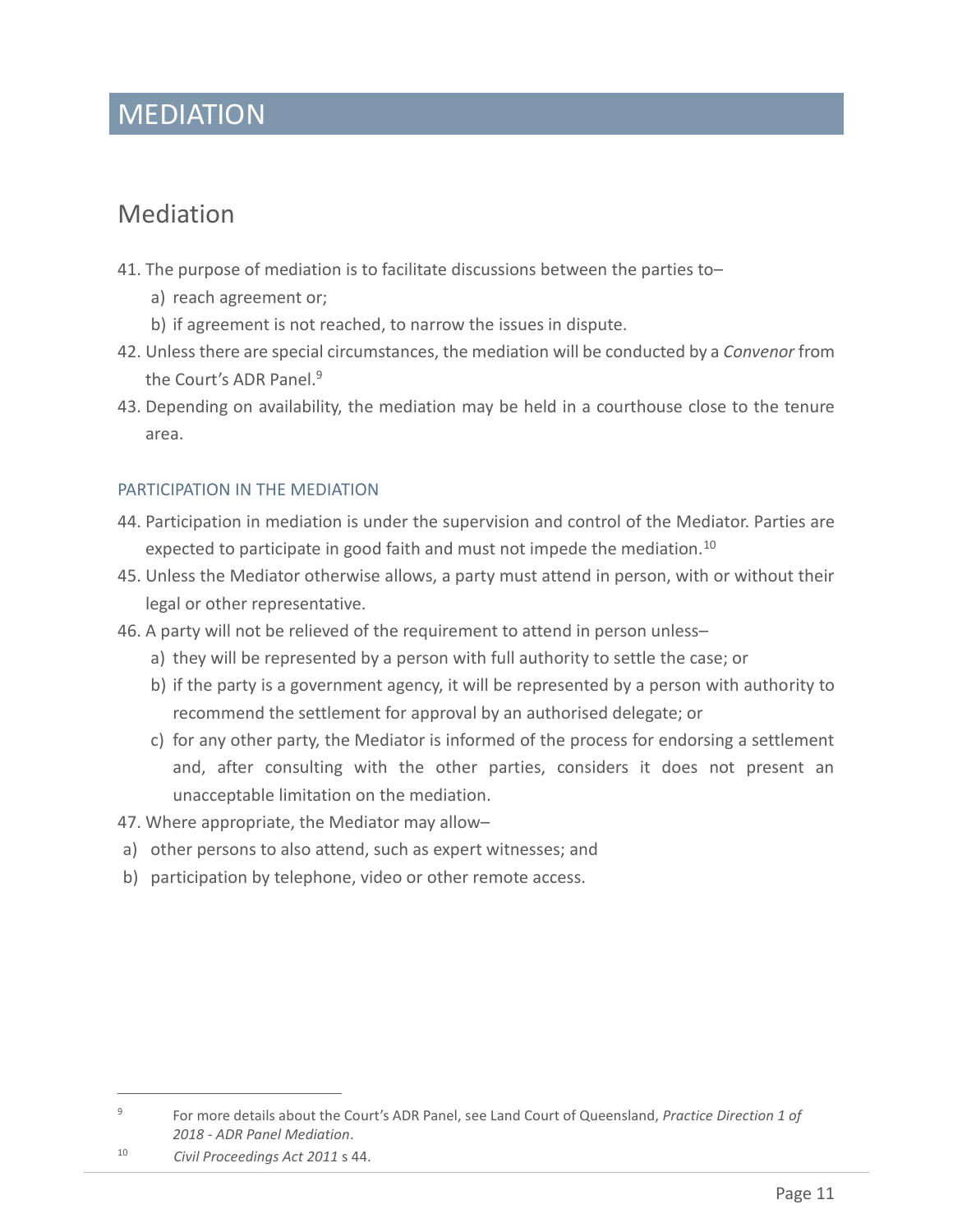### MEDIATION

#### <span id="page-14-0"></span>INTAKE PROCESS

- 48. The Mediator will contact each party to discuss arrangements for the mediation, including–
	- a) date, time, venue, and period allocated for the mediation (if not already fixed);
	- b) any special requirements (such as cultural and language, physical access, audiovisual or other IT needs);
	- c) who the parties wish to participate in the mediation, including expert witnesses or other advisors;
	- d) any request relating to representation at the mediation (see paragraph [46]); and
	- e) any requests about mediation arrangements made by any other party.

#### <span id="page-14-1"></span>CONFIRMATION OF MEDIATION PROCESS

- 49. The Mediator will approve arrangements for the mediation, which will be provided in writing to the parties.
- 50. The arrangements will deal with any preconditions, expectations or particular requirements of the Mediator, and will include–
	- a) who will participate, how many people may attend with a party and what are their roles;
	- b) whether a party is required to provide a confidential statement about the issues raised in the case and how they would like the case to be resolved; and if so, by what date;
	- c) what other material, if any, must be provided by any party and by what date;
	- d) whether a party has leave to be represented by a person without authority to settle and, if so, confirmation of that party's process for endorsement of an agreement negotiated at the mediation.

#### <span id="page-14-2"></span>WITHOUT PREJUDICE AND CONFIDENTIAL PROCESS

- 51. Mediation is conducted on a without prejudice basis. Information shared and documents prepared for the mediation are governed by the law relating to without prejudice communications.
- 52. The Mediator, the parties, and all other participants must respect the confidentiality of the mediation.<sup>11</sup>
- 53. If the dispute does not resolve at mediation, evidence cannot be given at the hearing of anything done or said or any admission made at the mediation, unless all parties agree.<sup>12</sup>

<sup>12</sup> See *Civil Proceedings Act 2011* s 53.

<sup>11</sup> The Mediator is bound by a requirement of confidentiality with limited exceptions, see *Civil Proceedings Act 2011* s 54.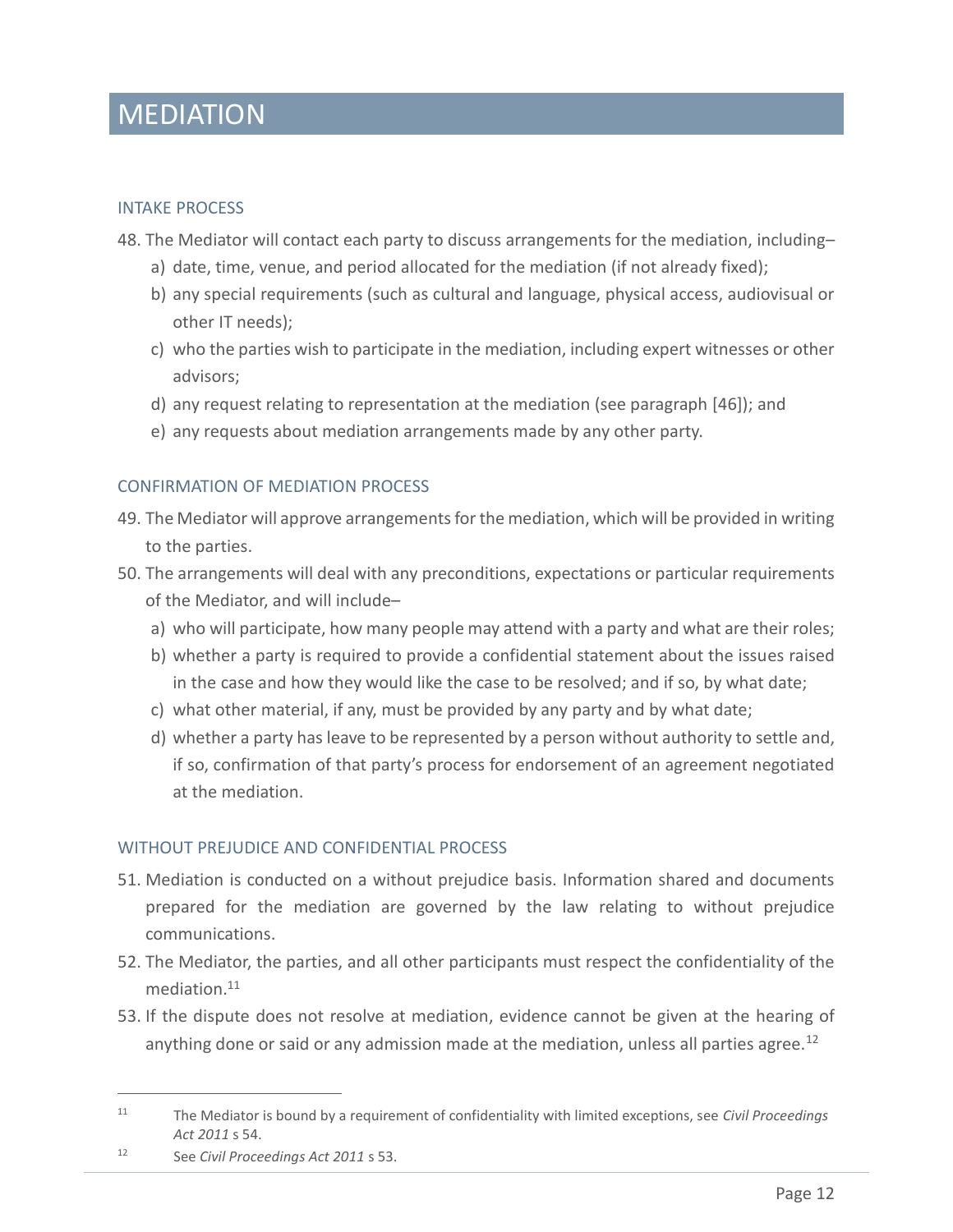### MEDIATION

#### <span id="page-15-0"></span>CONCLUSION OF MEDIATION

- 54. The Mediator must file a Mediator's Certificate in the approved form.
- 55. Following completion of the mediation, whether the case is resolved or not, the Mediator must destroy all materials provided to or prepared by or for the Mediator for the sole purpose of the mediation.
- 56. If agreement is reached about some or all issues, the Mediator will discuss with the parties whether the parties will–
	- a) propose consent orders to the Court to give effect to the agreement;
	- b) finalise a private agreement; or
	- c) document the agreement in some other way.
- 57. If the parties propose consent orders, the Mediator must include them in or attach them to the Mediator's Certificate. The Member managing the case will consider the proposed consent orders and either–
	- a) make the orders by consent on the papers; or
	- b) if they consider it necessary to change or refine the orders, hear from the parties before doing so.
- 58. If the parties do not reach an agreement which finally disposes of the case, the Mediator will discuss options for the further conduct of the case and seek agreement about procedural matters<sup>13</sup> that will facilitate a fair, efficient and effective hearing, including
	- a) the contents of a statement of agreed facts;
	- b) the contents of an agreed list of issues of fact or law;
	- c) the *expert witness* procedure;
	- d) a proposed schedule for the parties to file witness statements and other evidence; and
	- e) arrangements for the hearing, including whether it should be an oral hearing or not and whether there is a preliminary point that the court could decide before it holds a full hearing.
- 59. If the parties agree on any procedural matters, the Mediator must specify the agreement in the Mediator's certificate and attach any agreed documents (such as statements of agreed facts or list of issues of fact and law).

<sup>&</sup>lt;sup>13</sup> The Mediator will use the Court's current Practice Directions and Model Directions, if any, to facilitate agreement about procedural matters.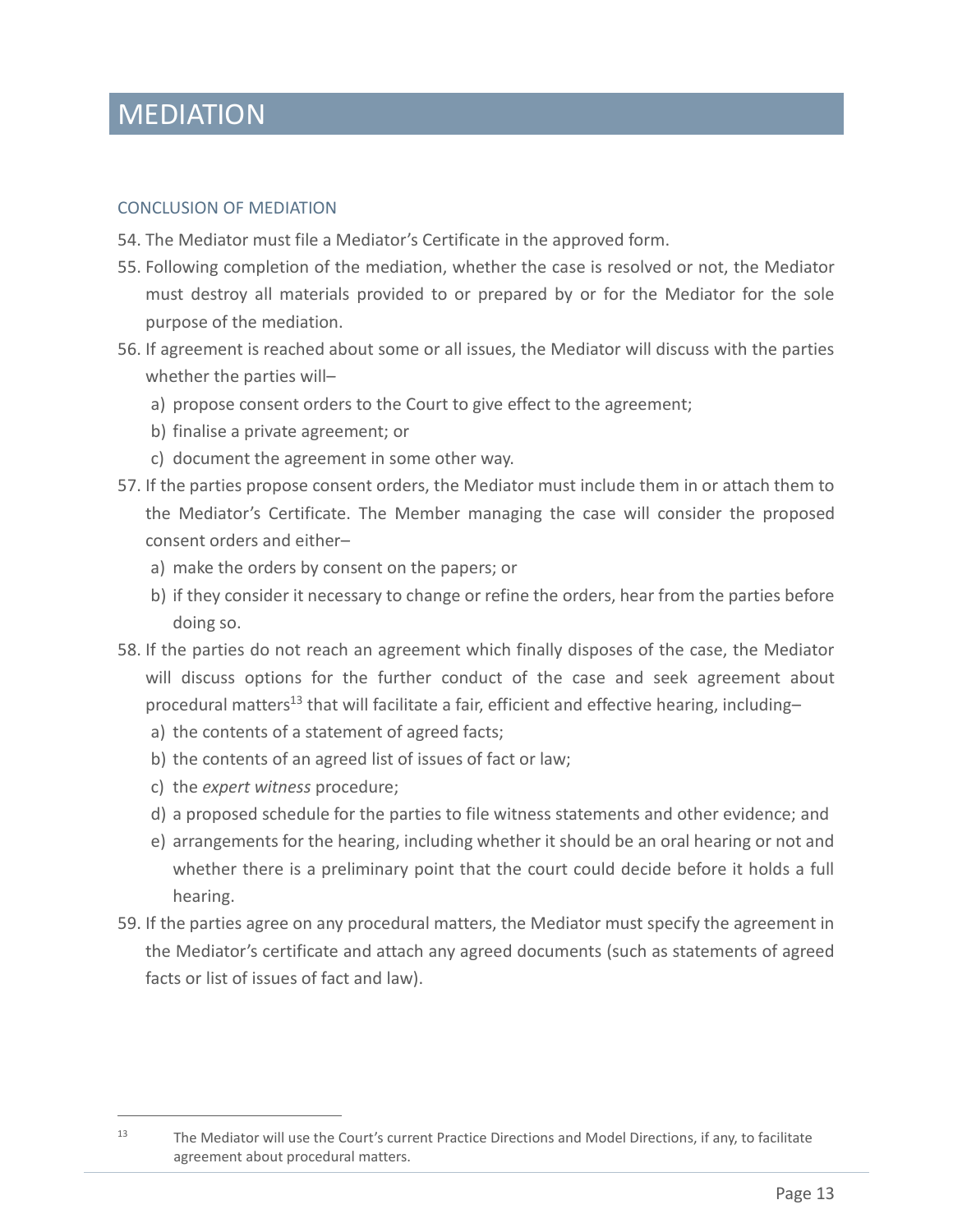## ENDING A PROCEEDING BEFORE A HEARING

### <span id="page-16-0"></span>Ending a proceeding before a hearing

#### <span id="page-16-1"></span>COMPENSATION DISPUTE

- 60. The Court will finalise the proceeding and cancel any further reviews if–
	- a) all parties advise the Court that an agreement has been registered with the DNRME; and
	- b) DNRME advises the Court that the agreement has been lodged with and accepted by it.

#### <span id="page-16-2"></span>CONDUCT AND COMPENSATION DISPUTE

- 61. If the parties advise the Court that an agreement has been reached, and the required notice has been given to record the CCA, $^{14}$  the parties may
	- a) ask the Court to formalise the agreement by consent orders; or
	- b) file a notice of discontinuance; or
	- c) at the next review, ask the Court for an order that the proceeding be dismissed.

<sup>14</sup> *Mineral and Energy Resources (Common Provisions) Act 2014*, s 92(1).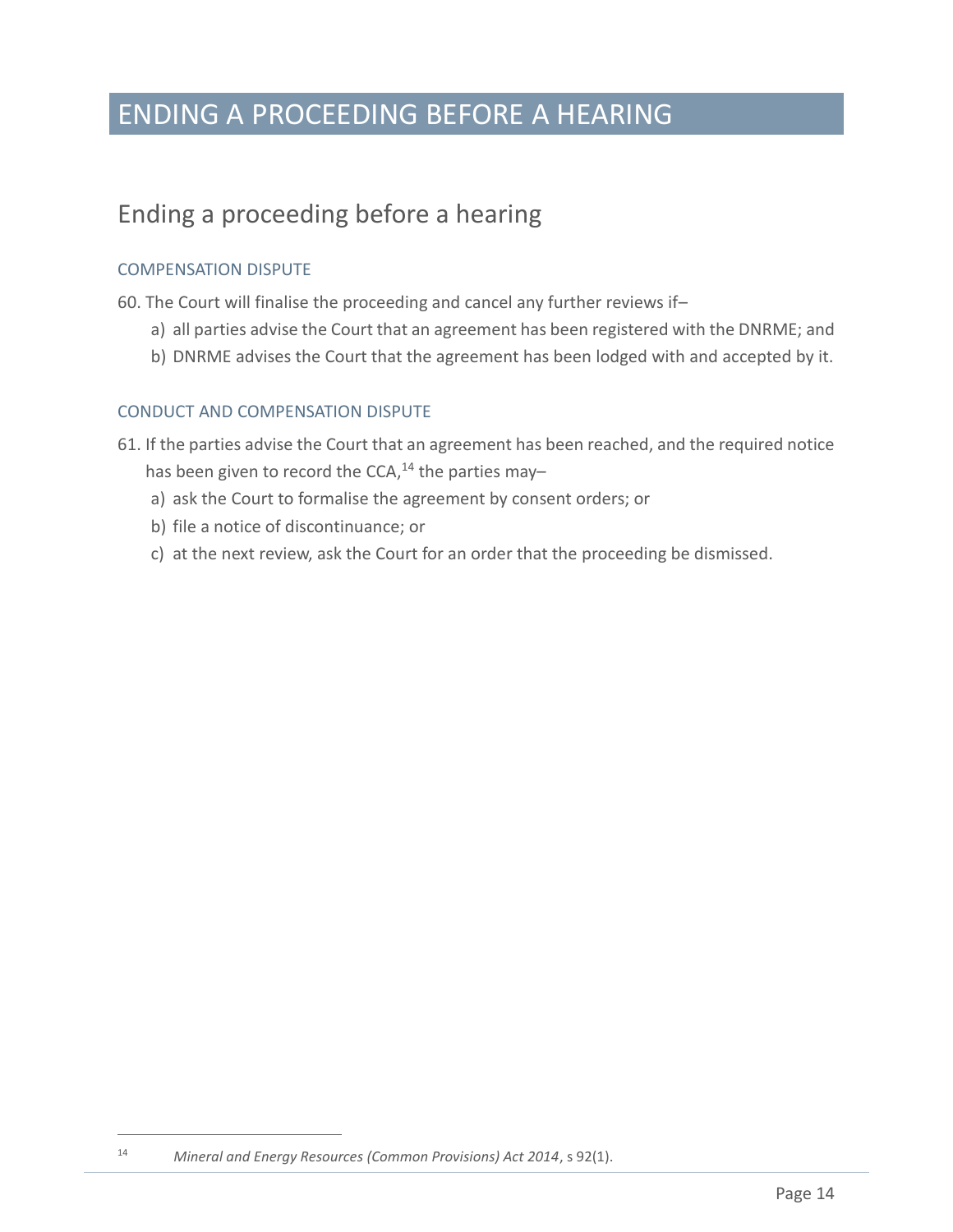## PREPARING FOR HEARING

### <span id="page-17-0"></span>Preparing for hearing

#### <span id="page-17-1"></span>EVIDENCE

- 62. If the application must be decided by the Court, it will make directions that each party file and serve all evidence they intend to rely on at the hearing, including statements of evidence by any witness they propose to call at the hearing.
- 63. The parties must file and serve this evidence by the date ordered.
- 64. A person's statement of evidence is that person's *evidence in chief*, unless the court orders otherwise.
- 65. The parties must ensure that each person who has signed a statement of evidence is available to give oral evidence at the hearing.
- 66. Unless the Court gives leave, a party cannot rely on evidence that has not been filed and served in accordance with the Court's directions.
- 67. The Court may grant leave if there is a good reason why a party could not comply with the Court's directions. If it grants leave, the Court may also–
	- a) adjourn the hearing to allow the other party a reasonable opportunity to consider the evidence;
	- b) order the party seeking leave to pay the other party's costs arising from the late evidence; and
	- c) make another order it considers necessary in the circumstances.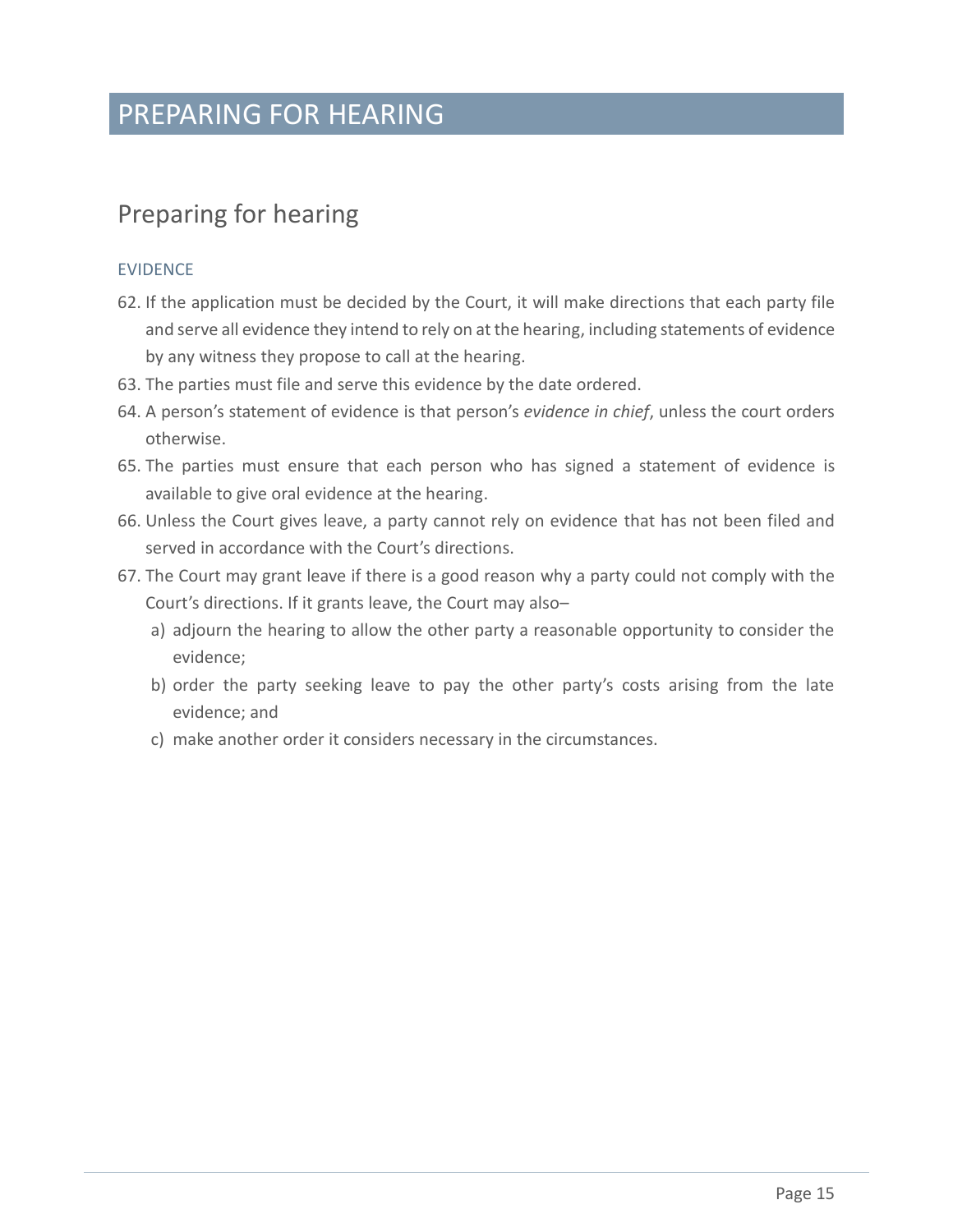### PREPARING FOR HEARING

#### <span id="page-18-0"></span>EXPERT EVIDENCE

68. A party may rely on evidence from a person who is specially qualified to express their opinion about particular issues (expert witness).

#### *Example–*

*A party may engage a valuer to give an opinion on what the land is worth, or a business adviser to comment on loss of profits.*

- 69. An expert witness owes a duty to the Court to give independent evidence, which overrides the duty they owe to the party who has engaged them to give evidence. The *Guidelines for Expert Evidence in the Land Court<sup>15</sup>* provide information about the Court's expectations of expert witnesses and the parties who engage them.
- 70. If a party files a statement of an expert witness, the expert must be available at the hearing to give oral evidence or be questioned about the contents of their statement.
- 71. At the hearing, the Court may take evidence from expert witnesses in *a concurrent evidence* session. The *Guidelines for the Use of Concurrent Evidence* are contained in Practice Direction 2 of 2017. *<sup>16</sup>*
- 72. Unless the Court grants leave, a party cannot engage more than one expert witness for each area of expertise.
- 73. The Court will direct the process for expert evidence on a case-by-case basis taking into account the resources and preferences of the parties and the nature, scope and complexity of the issues.
- 74. The Court may list the application for *Court Managed Expert Evidence* (CMEE) if the nature and complexity of the evidence suggests that it would assist the Court and the parties. The Court may also list the application for a CMEE on the application of the parties.<sup>17</sup>

<sup>15</sup> Land Court of Queensland, *Guidelines for Expert Evidence in the Land Court*.

<sup>16</sup> Land Court of Queensland, *Practice Direction 2 of 2017 – Guidelines for the Use of Concurrent Evidence*.

<sup>17</sup> For more information about CMEE see Land Court of Queensland, *Practice Direction 3 of 2018 – Procedure for Court Managed Expert Evidence*.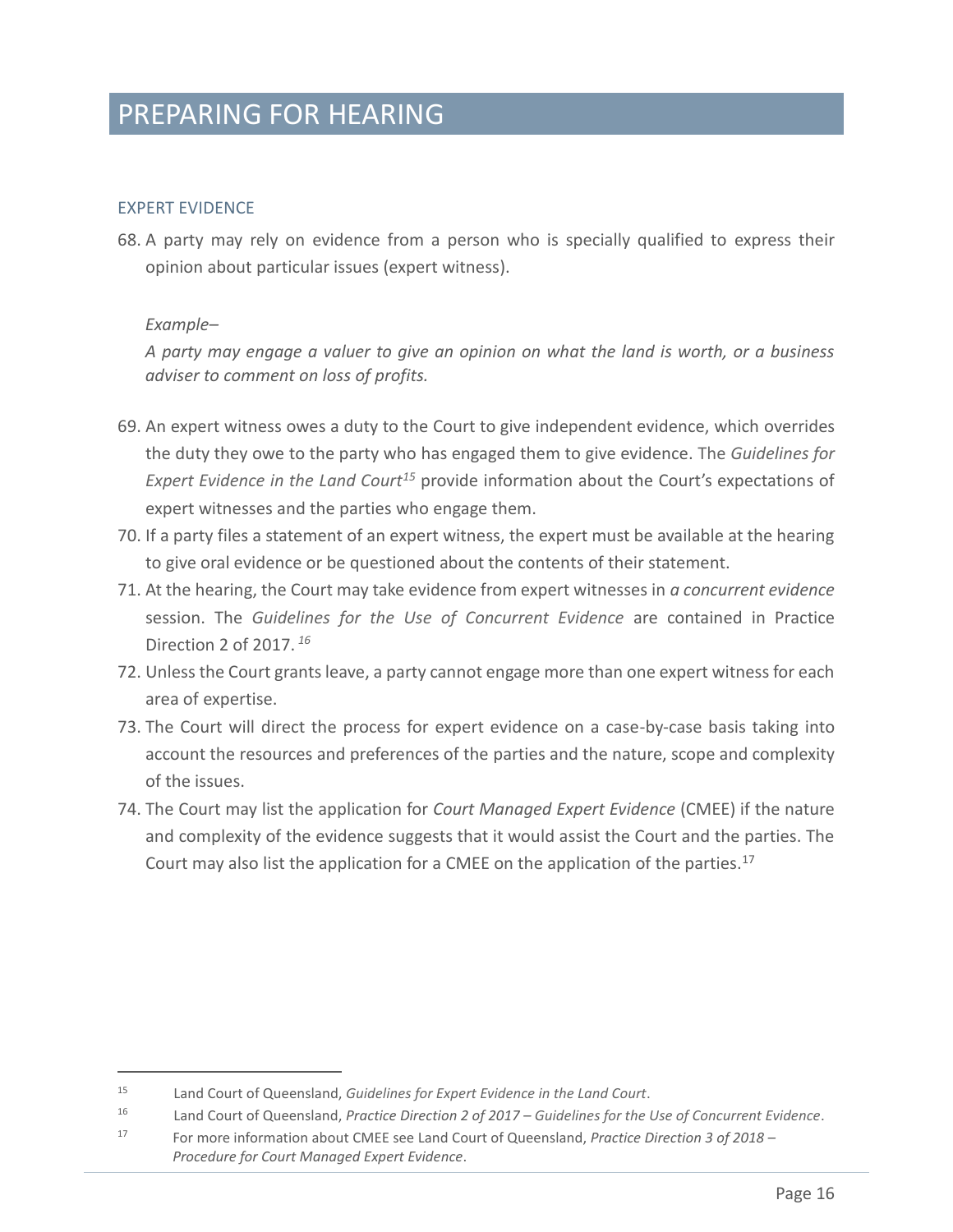### THE HEARING

### <span id="page-19-0"></span>The hearing

#### <span id="page-19-1"></span>ON THE PAPERS HEARINGS

75. In appropriate cases, the Court may, on its own initiative or at the request of a party, order that the application will be determined on the papers. If the Court orders the application to be determined on the papers, it will immediately allocate the case to a Member who must endeavour to deliver the judgment within three months of allocation.<sup>18</sup>

#### <span id="page-19-2"></span>ORAL HEARINGS

- 76. Unless the case is listed for an on the papers hearing, the Court will set a date and place for an oral hearing.
- 77. The Court will list the proceeding for a hearing review at least one month prior to the first day of the hearing. At that review, the Court will confirm with the parties–
	- a) that the proceeding is ready for hearing;
	- b) that all evidence has been filed and all witnesses are available;
	- c) that the time set aside for the hearing is sufficient;
	- d) that the place for the hearing is appropriate;
	- e) what arrangements to make for the *site inspection*.
- 78. Five working days before the hearing review the parties must–
	- a) file in the Registry–
		- i a list of issues;
		- ii a proposed *[hearing plan](https://www.courts.qld.gov.au/media/forms/land-court-act-2000/lc-f-proposed-hearing-plan.doc)*, which identifies any issues relating to a site inspection; and
		- iii a list of matters not in dispute;
	- b) provide two copies of a hearing bundle to the Court, including an [index to hearing](https://www.courts.qld.gov.au/media/forms/land-court-act-2000/lc-f-index-to-hearing-bundle.doc)  [bundle.](https://www.courts.qld.gov.au/media/forms/land-court-act-2000/lc-f-index-to-hearing-bundle.doc)

 $18$  See the Land Court's reserved judgments policy for more details.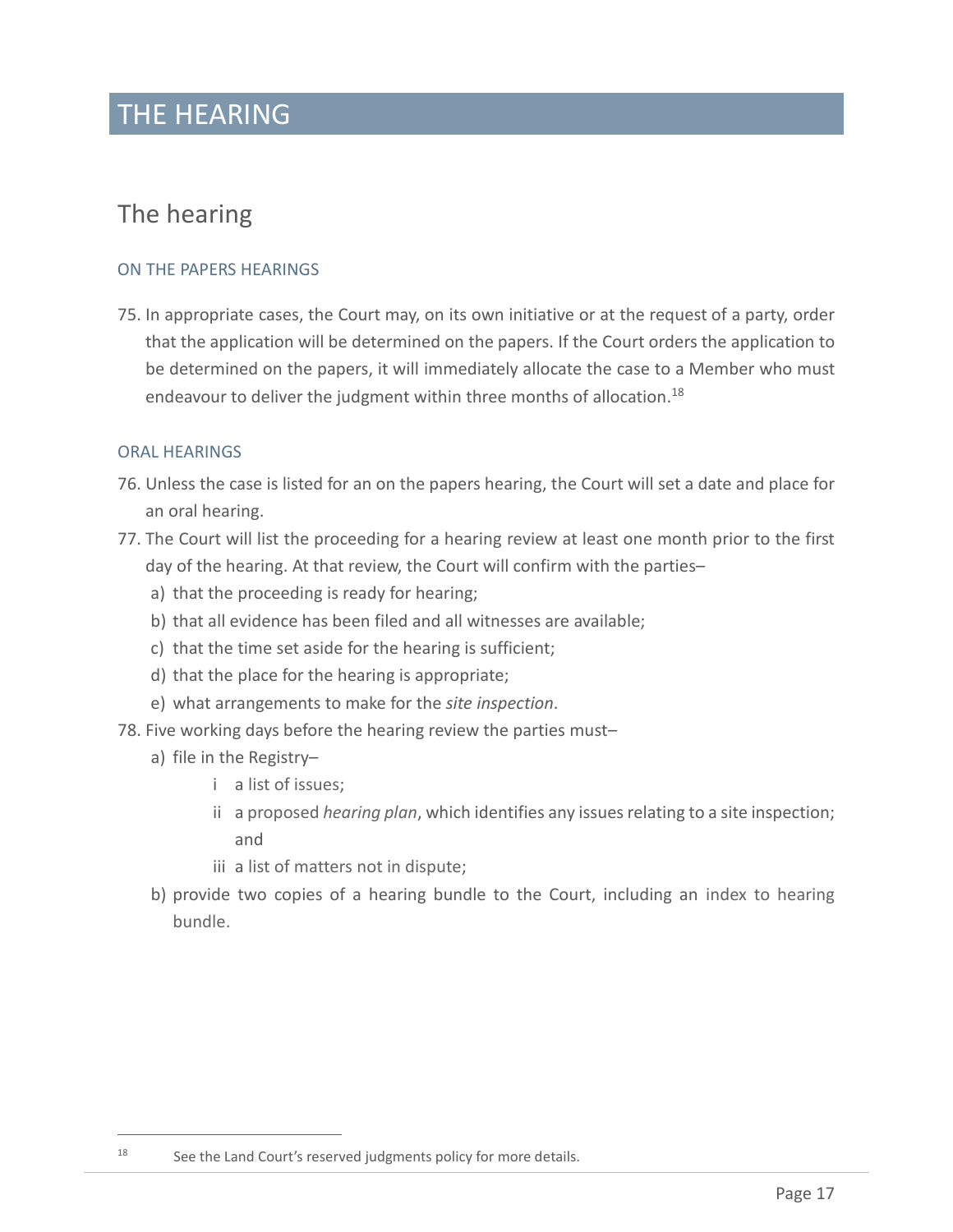## THE HEARING

#### <span id="page-20-0"></span>**ORIENTATION**

- 79. The hearing may commence with a site inspection.<sup>19</sup>
- 80. As early as is convenient during the hearing, the Associate to the Member conducting the hearing will display publicly available information about the land and the mining claim or lease using *[Queensland Globe](https://qldglobe.information.qld.gov.au/)* (QGlobe). The information displayed using QGlobe will not be evidence in the proceeding unless it is put into evidence by one or more of the parties.

#### <span id="page-20-1"></span>**SUBMISSIONS**

81. At the end of a hearing, the Court expects the parties to make submissions by addressing the Court in person. The Court may also make directions for the provision of submissions in writing.

<sup>&</sup>lt;sup>19</sup> For more details about the Court's practices regarding site inspections, see Land Court of Queensland, Practice Direction 2 of 2018 – Site Inspections.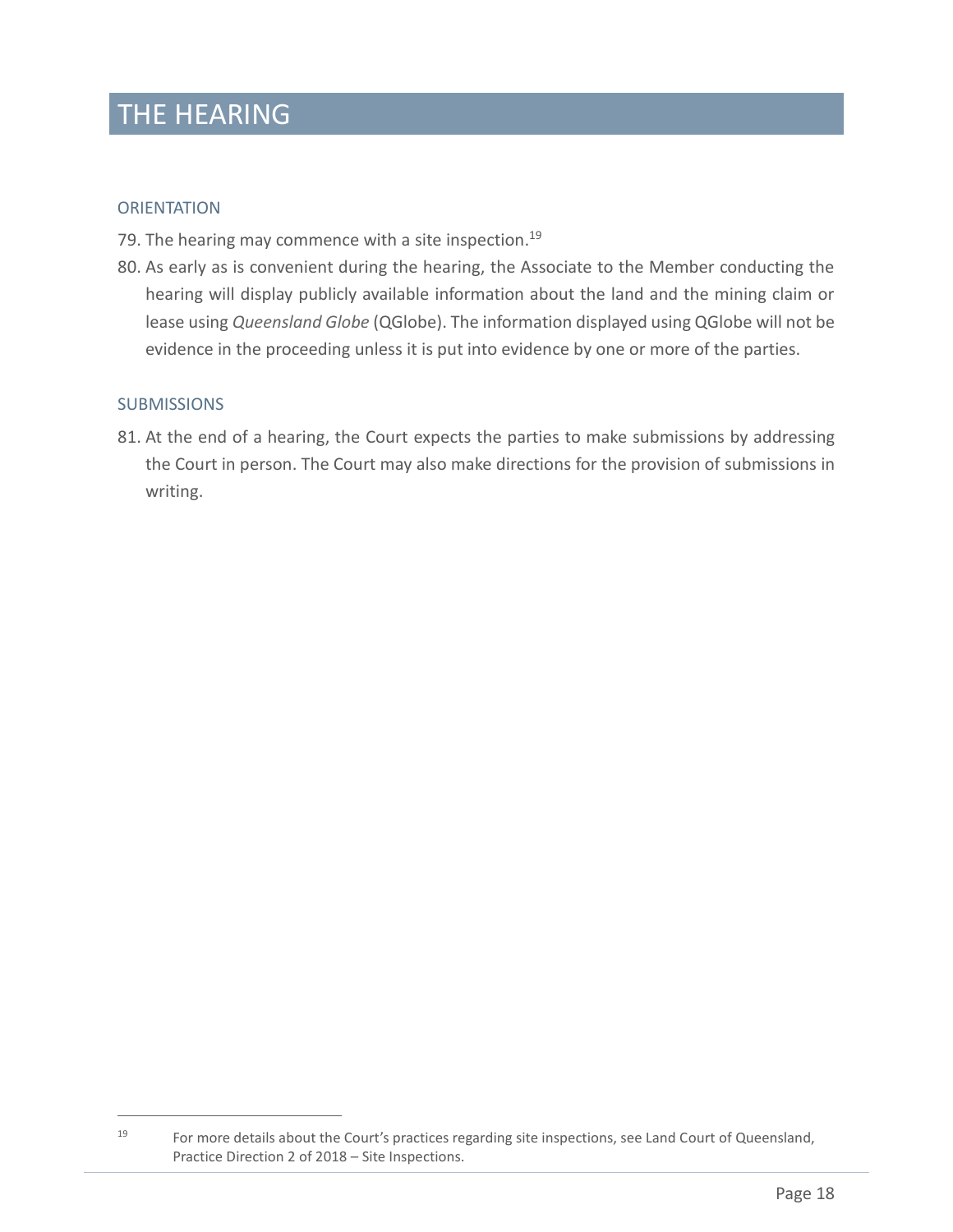## AFTER THE HEARING

### <span id="page-21-0"></span>After the hearing

- 82. After the hearing, the Member will make a decision and deliver a written judgment that gives the Court's reasons for the decision.
- 83. The Court will deliver the judgment by
	- a) for an on the papers hearing, sending a copy of the judgment to each party; or
	- b) for an oral hearing, announcing the decision in open court and providing a copy of the judgment to the parties in court or, if a party does not attend court, by sending a copy of the judgment to that party.
- 84. The Court will give the parties as much notice as possible of the date on which the decision will be delivered. 20

 $20$  See the Land Court's reserved judgments policy for more details.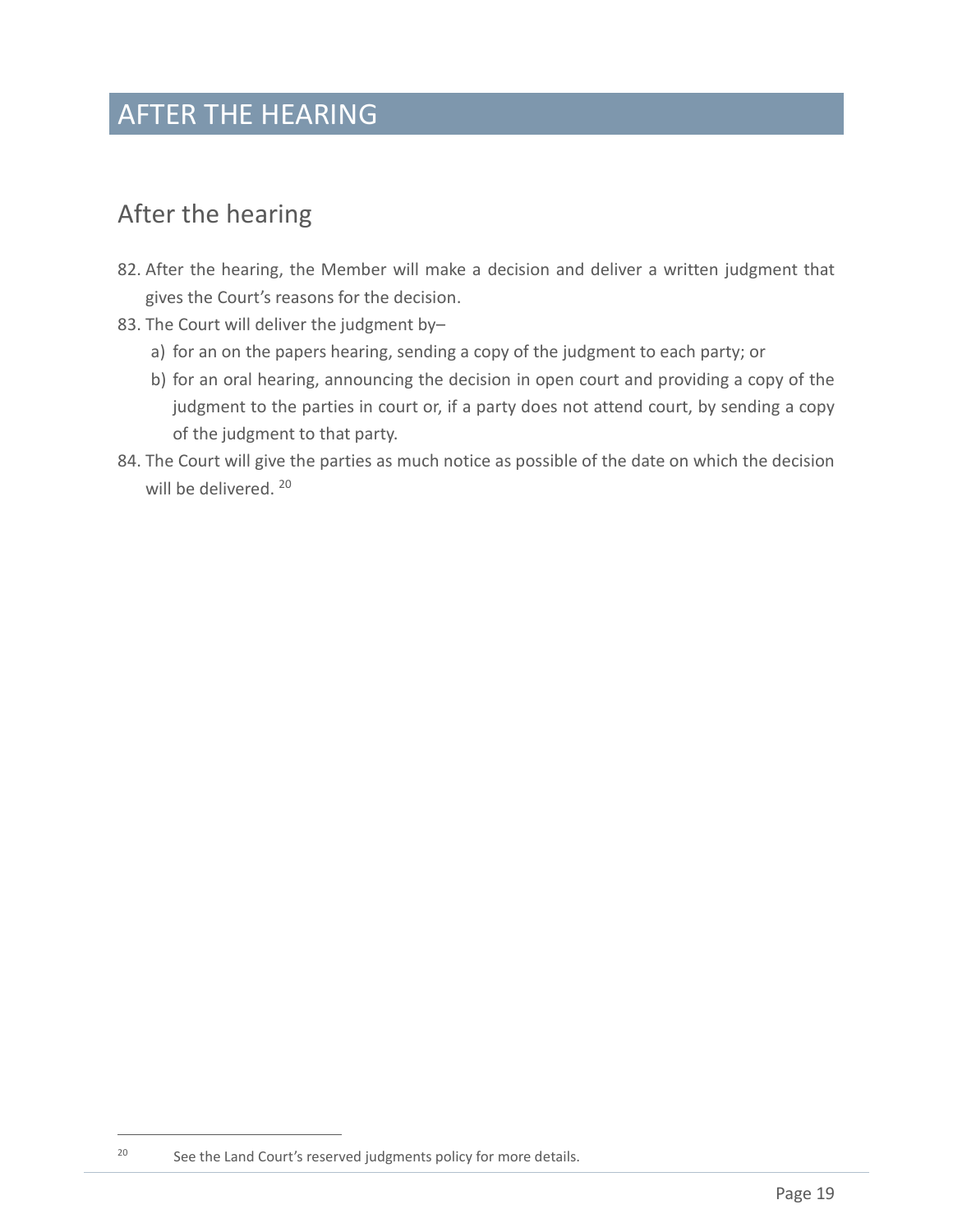### <span id="page-22-0"></span>Words and meanings

*ADR Panel:* The Court has established a panel of ADR Convenors who are accredited Mediators and have other specialist knowledge and experience.

*Alternative Dispute Resolution (ADR):* ADR is the use of alternative methods such as preliminary conferences, mediation, or *case appraisal* to resolve a dispute without the need for the Court to decide the case.

*Authorised activity:* An authorised activity is an activity that the holder of a mining lease or mining claim is entitled to carry out in relation to that mining lease or mining claim.

*Case management:* The Court actively supervises the parties' preparation for and conduct of the case and makes directions to facilitate resolving cases in a way that is accessible, fair, just, economical and expeditious.

*Concurrent evidence:* Concurrent evidence involves more than one expert witness giving evidence on the same issue in the same session. The Court's procedure for concurrent evidence is explained by Practice Direction 2 of 2017.<sup>21</sup>

*Convenor:* A convenor is a person who is qualified through a national accreditation scheme to chair and mediate a meeting between the parties and has a special skill in the Court's jurisdictions. This meeting may be either a preliminary conference or mediation. The convenor will guide the parties through the mediation process and assist the parties to communicate with each other.

*Court Managed Expert Evidence (CMEE):* A CMEE is a method where the Court supervises the briefing and meeting of experts and production of their joint expert report.*<sup>22</sup>*

*Directions:* The procedural orders made by the President or a Member regarding the actions the parties and others must take to progress the case.

*Disclosure:* Disclosure is the delivery by a party to a case to the other parties in the case, of documents that are relevant to the issues in dispute.

*Determination on the papers:* Decide the proceeding based on the documents filed in the Court and without an oral hearing.

<sup>21</sup> Land Court of Queensland, *Practice Direction 2 of 2017 – Guidelines for the use of Concurrent Evidence.*

<sup>22</sup> Land Court of Queensland, *Practice Direction 3 of 2018 – Procedure for Court Managed Expert Evidence.*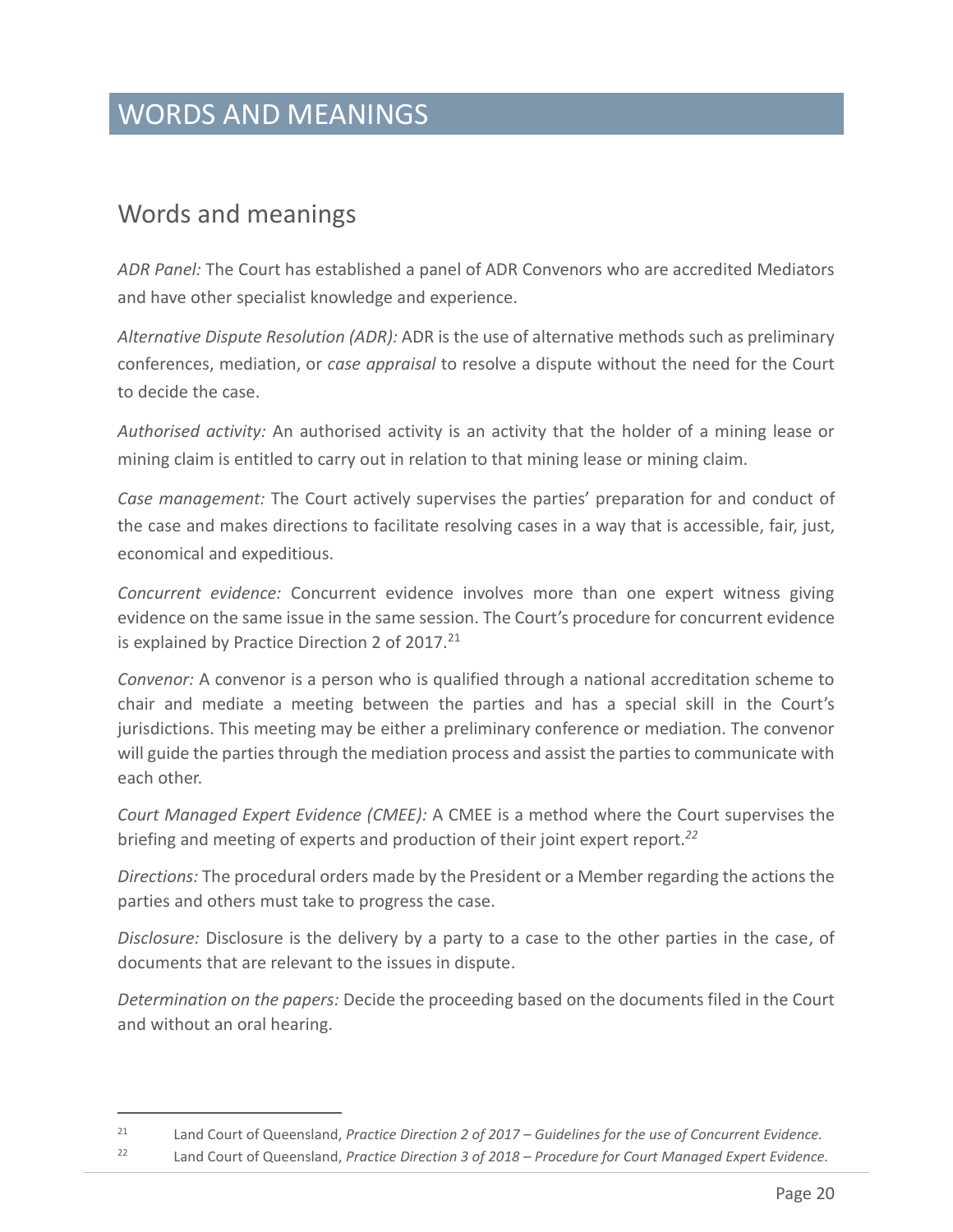*Eligible claimant:* An eligible claimant is the owner or occupier of private land or public land that is in the authorised area of, or is access land for, the resource authority.

*Environmental authority:* Environmental authority means an environmental authority issued under s 195 of the *Environmental Protection Act 1994* that approves an environmentally relevant activity (such as a mining lease) applied for in an application.

*Evidence:* Evidence is the material that proves the facts which are the basis of a party's claim. Evidence will include:

- a) the party's own statement, sworn on oath or affirmation that supports the facts in their compensation statement and attaching any documents that support their case (such as maps and photos);
- b) statements from any witnesses who can support their contentions;
- c) any oral evidence given under oath at the hearing.

*Evidence in chief:* Evidence in chief is the primary or main evidence that a party wants the Court to consider. For the Court to be able to consider the evidence, the party must convince the Court that it is both relevant and admissible during the hearing.

*Exhibit:* An exhibit is physical or documentary evidence that has been accepted by the Court as relevant and admissible evidence. Exhibits form a part of the public record for the case.

*Expert witness:* A person that has a specialised knowledge or skill in a particular field (such as agronomy or land valuation) that gives opinion evidence to the Court based on their specialised knowledge. Usually this is a person with an academic degree in the relevant field, or a long period of experience working in the field. The Court will only allow a person to give expert evidence when it is convinced that the person's knowledge, skill and expertise is of such a nature.

*File and serve:* To file and serve a document means to give the document to the Court so it can be placed on the Court file and to give a copy of that document (by post, email or personally) to the other parties at their address for service.

*Guidelines for Expert Evidence in the Land Court*: The Guidelines for Expert Evidence explain the Court's expectations of expert witnesses and its procedures for obtaining, documenting and using their evidence.

*Guidelines for the Use of Concurrent Evidence*: The Guidelines for the Use of Concurrent Evidence explain how the Court will hear two or more expert witnesses' evidence at the same time.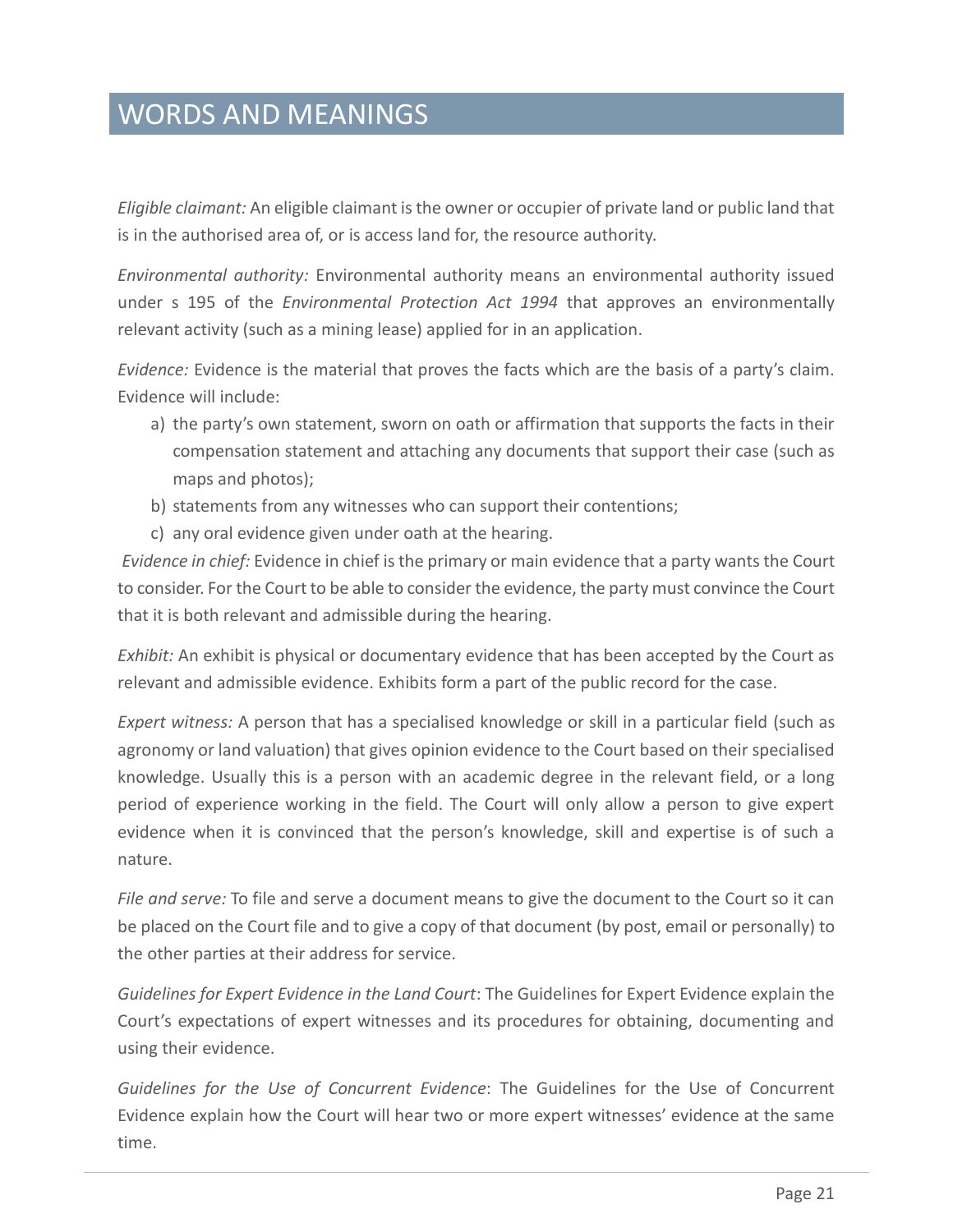*Hearing plan:* A hearing plan is a brief one to two page document that should set out: the order of witnesses being called, the names of each witness to be called, the time each witness will be called to give evidence, an estimate of time for each witness to give evidence, and an estimate of time required to cross-examine the witness. A hearing plan will also include an estimate of time for the site inspection, opening and closing submissions, and any other matters to be raised at the hearing.

*Mines Online Public Inquiry Report:* A report provided by MinesOnline as to the area, size, location and other feature of the mining lease.

*Owner*: the registered owner of freehold land, or a person who holds land from the State under an Act (other than an Act about mining or petroleum) under another kind of lease or occupancy (other than occupation rights under a permit under the *Land Act 1994*) of the land.

*Parties:* Unless stated otherwise, in this document, "parties" means a party to the case or the party's lawyer or agent. A party can be a person, company, organisation, government department, or State that has an interest in a case. Usually in compensation matters the parties will be the miner and the landowner.

*Pleadings*: Pleadings in a case define the issues to be decided in the action. Usually, it is a formal written statement of a party's claim or defence to another party's claim in a civil action.

*Practice Direction:* A procedural direction made by the President of the Court that applies to all cases referred to in the Practice Direction.

*Procedural fairness*: Acting fairly in decision-making by–

- a) providing a fair opportunity for a party to present their case;
- b) giving impartial consideration to the merits of the case;
- c) acting on logically probative evidence.

*Proceeding*: The regular and orderly progression of a dispute, including all acts and events between the time of commencement and the judgment.

*Queensland Globe (QGlobe):* QGlobe is an online interactive tool that presents physical, geographical, and spatial data about a particular location in a map format.

*Resource authority:* A permit, claim, license, lease or authority may be a resource authority. For a complete list of rights which may be a resource authority, see section 10 of the MERCP Act.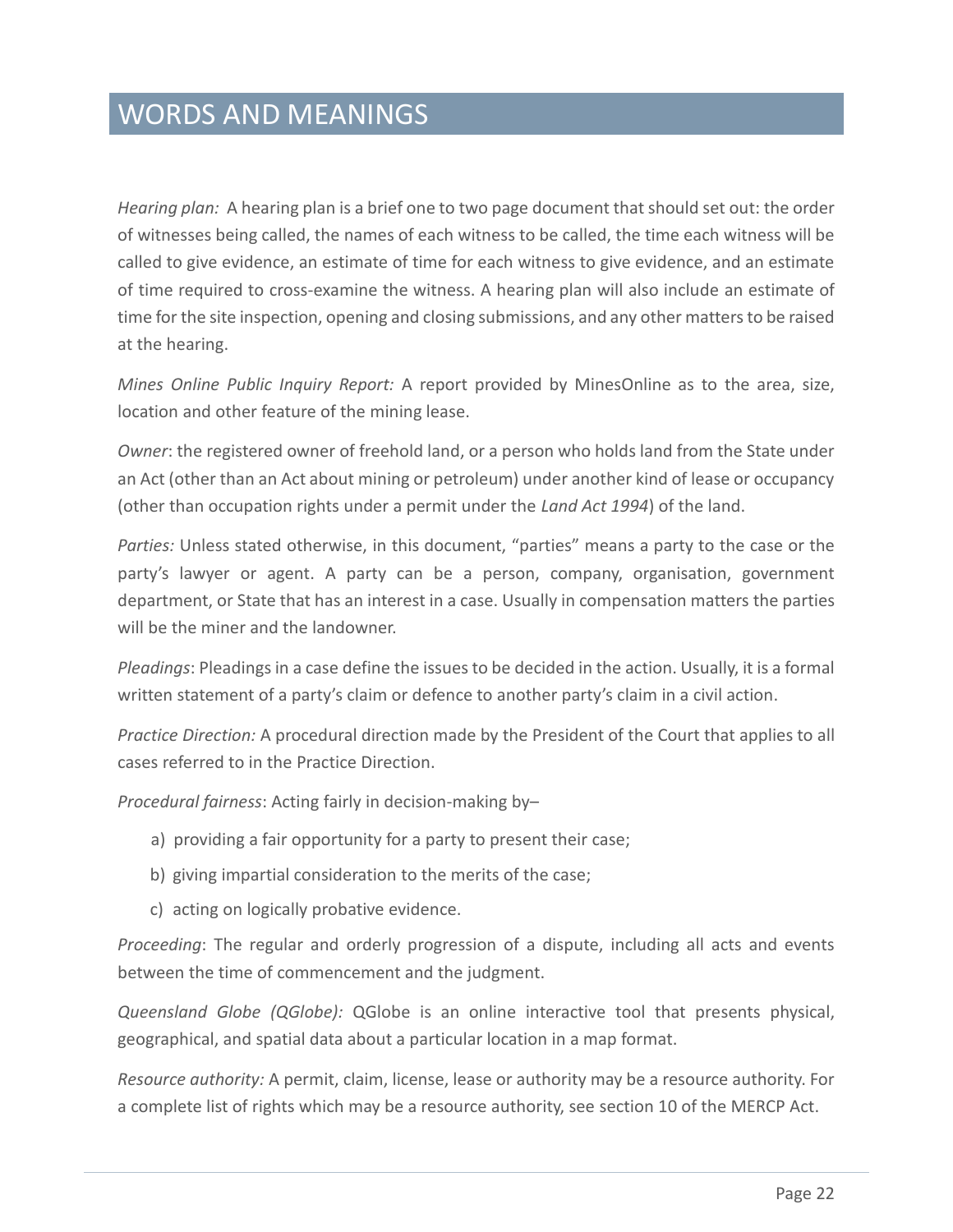*Resource authority holder*: A resource authority holder is a person who holds, or has applied for, a resource authority.

*Respondent:* The legal person responding to an application or an appeal before the court.

*Review:* A review is a procedural hearing where the President or a Member reviews the progress of the case and makes procedural directions regarding the future management of the case.

*Rules of evidence:* Rules of evidence are a body of legal principles that govern whether evidence can be admitted during a court proceeding.

*Site inspection:* A site inspection involves the Court visiting an area of land that is relevant to the case. The Court will conduct a site inspection in accordance with **Practice Direction 2 of 2018**.

*Submissions:* Submissions are the arguments put forward (either orally or in writing) by a party in a hearing. They explain why the Court should make an order in a party's favour. They tie the facts to the law.

*Surface access:* This refers to land that is not being mined but is needed to access the land that is being mined.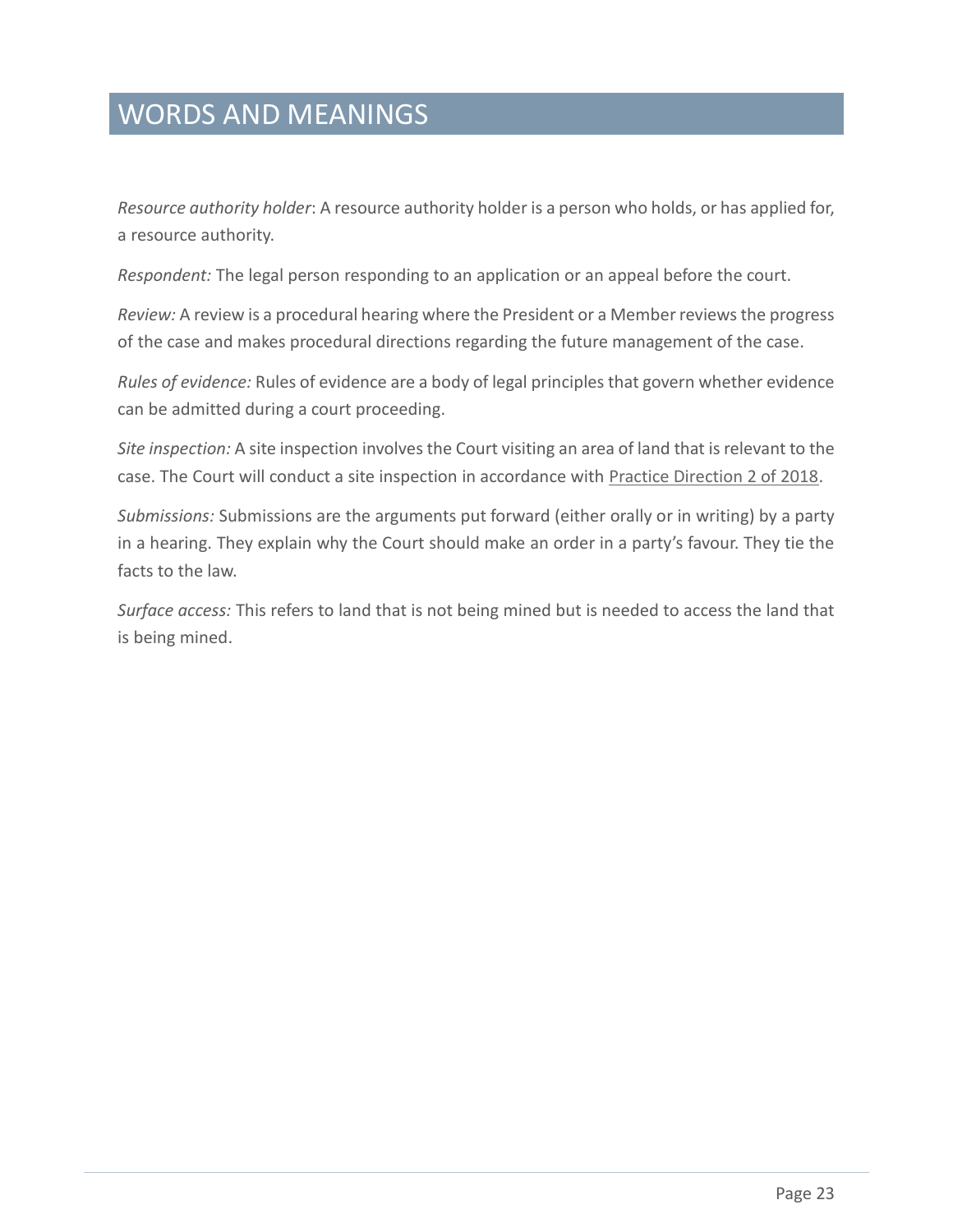### APPENDIX A - GUIDE TO PROPOSAL AND RESPONSE

### <span id="page-26-0"></span>Appendix A - Guide to proposal and response

The Land Court does not have *pleadings* which identify the issues in dispute between the parties. The proposal and response filed by the parties will, in some way, be a substitute for pleadings and, therefore, give the opposite party an understanding of what aspects of the agreement will need to be decided.

#### <span id="page-26-1"></span>**PROPOSAL**

The Court can look at a number of factors when calculating compensation.<sup>23</sup> The proposal by a miner/resource holder, should address each of the factors listed in the relevant Act. It should give the landowner sufficient detail about the mining operation so that the landowner can understand how the activities will affect their use of the land and should include details about–

- a) the timing of the mining operation–
	- i whether the mine will operate all year or only on certain months; and ii when the operation will commence;
- b) what areas within the tenure area will be mined, in what sequence, and what area of disturbance;
- c) how many people will be involved in the operation;
- d) what access is required, and how often will mining equipment/personnel travel the access areas;
- e) what equipment will be used for the operation; and
- f) what measures will be undertaken to prevent or limit damage to properties/watercourses/stock.

<sup>23</sup> *Mineral Resources Act* 1989 s 85, 280, 281.